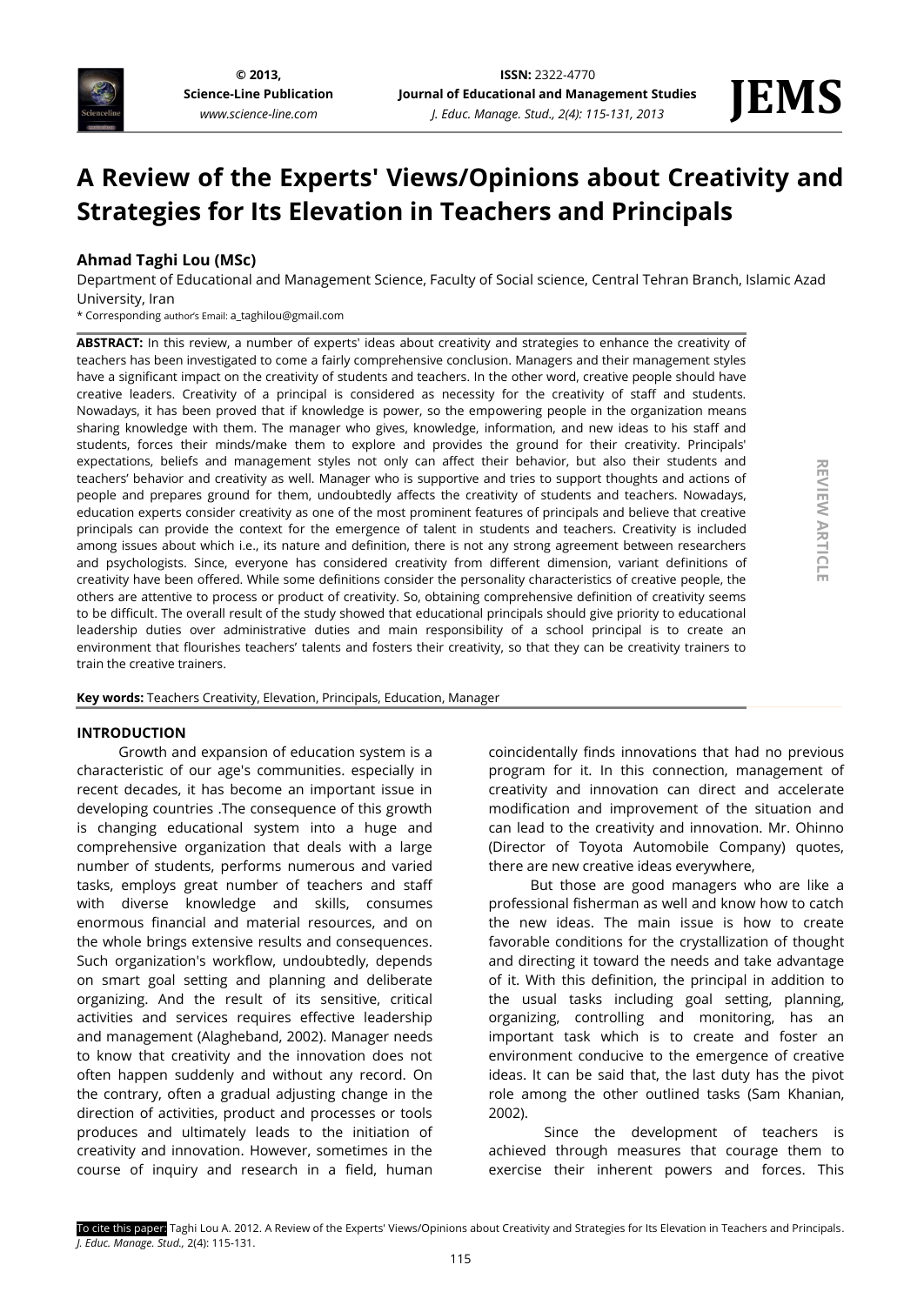exercise of power is manifested by stating problems, providing relevant solutions, sharing in decisions, and taking responsibility of the decisions. The school principal shall take certain measurements to make such an appropriate organization. Director of the Institute will strive to create an environment where innovation is a value and the difference between ideas is considered as a fortune. The manager should create a situation in which every member of the group feels that he is valuable and honored due to his offering services. Principals of schools shall establish such relationships that people listen to opinions and beliefs of everybody and respect each other's emotions. A principal should prepare an understanding to leadership and management be achieved and the result of individual members' services should be known in the way of determination and implementation of systems' goals.

# **Theoretical definitions of the terms:**

**Creativity**: Torrance (1979) considers creativity as a process which includes sensitivity to problems, deficiencies, limitations and inconsistencies; the sensitivity rises after diagnosing a problem or problems and it is followed by seeking solutions, planning hypotheses to solve the problem starts afterward, next hypotheses are tested and adjusted, and the final results are obtained.

**Educational Management**: Educational management is a social process utilizes the scientific, technical and artistic skills, organizes all human and material sources and provides the ground for motivation and nurturing by satisfying reasonable individual and group needs of teachers, students, and staff to reach training and education goals in a parsimonious way (Mir Kamali, 2003).

**Education department:** general pattern of formal institutions, organizations and departments by which the transfer of cultural heritage, education of science and technology, and personal and social developments are possible (Alagehband, 1994).

In the paper, we're trying to study comments of a few experts in the related issues and reach a fairly comprehensive conclusion (Table 1).

If we extract theoretical foundations, key points, common grounds of the creativity definitions and compare them, we will reach a few obvious features of creativity. Here some of these features are listed.

1. Creativity is a mental process.

2. The Product of creativity can emerge in the shape of a work, an idea, a solution, an object, or anything else.

3. The product of creativity not only should be novel, but also valuable as well.

4. It is possible to foster the creativity and creativity is in correlation with social environment and culture (Soleimani, 2002).

The process of creativity has several stages, and many theories have been proposed by experts in these stages, here, we refer to some of them.

**Wallace (2003) point of View about creativity:**

A. Preparation: An artist or a scientist should be familiar with different dimensions of his job before creating a work. He should be proficient in rudiments and generally be prepared in the different aspects of the job. Also in this stage, he should clarify the issue and analyze it based on the previous studies and their experiences.

B. Incubation: In the stage, person does not seem to do anything and among the several solutions that comes to his mind, he cannot choose an appropriate solution. Also in this phase, he also does not do any effort to get the results, but the problem has not been completely abandoned and the mind unconsciously will follow it.

C. Illumination: This stage of creativity has prime importance due to the formation of the thought in that. Most of the experts believe that the illumination occurs abruptly and all obstacles are gone away.

D. Verification: In verification stage, person tests the obtained solution, reexamines it and investigates the testimonies once more and studies it from logical view. Also, in order to make his work perfect he can use others experiences.

# **Creativity from Osborn's point of view (1966):**

A. Fact finding: It means to know what we want to do and what we are looking for, what the issue or problem is? In this stage, person gathers data, analyzes them and consequently, gains new experiences. This stage involves problem defining and preparation.

B. Idea finding: in this stage, multiple new ideas are represented and making association plays essential role. Imagination and memory connection makes possible leading one idea to another idea. For generating of new ideas, the barriers that keep mind closed should be set aside and useful idea generating factors effectively should be strengthened.

C. Solution finding: This stage involves the evaluation of previously generated ideas and finally selection of the final solution. Because most of the time, final solution is achieved by a combination of several ideas. It should be mentioned that the creative process from the perspective of Osborn is same as John Dewey's process of problem solving with the difference that here creativity's spark role in problem solving is more important.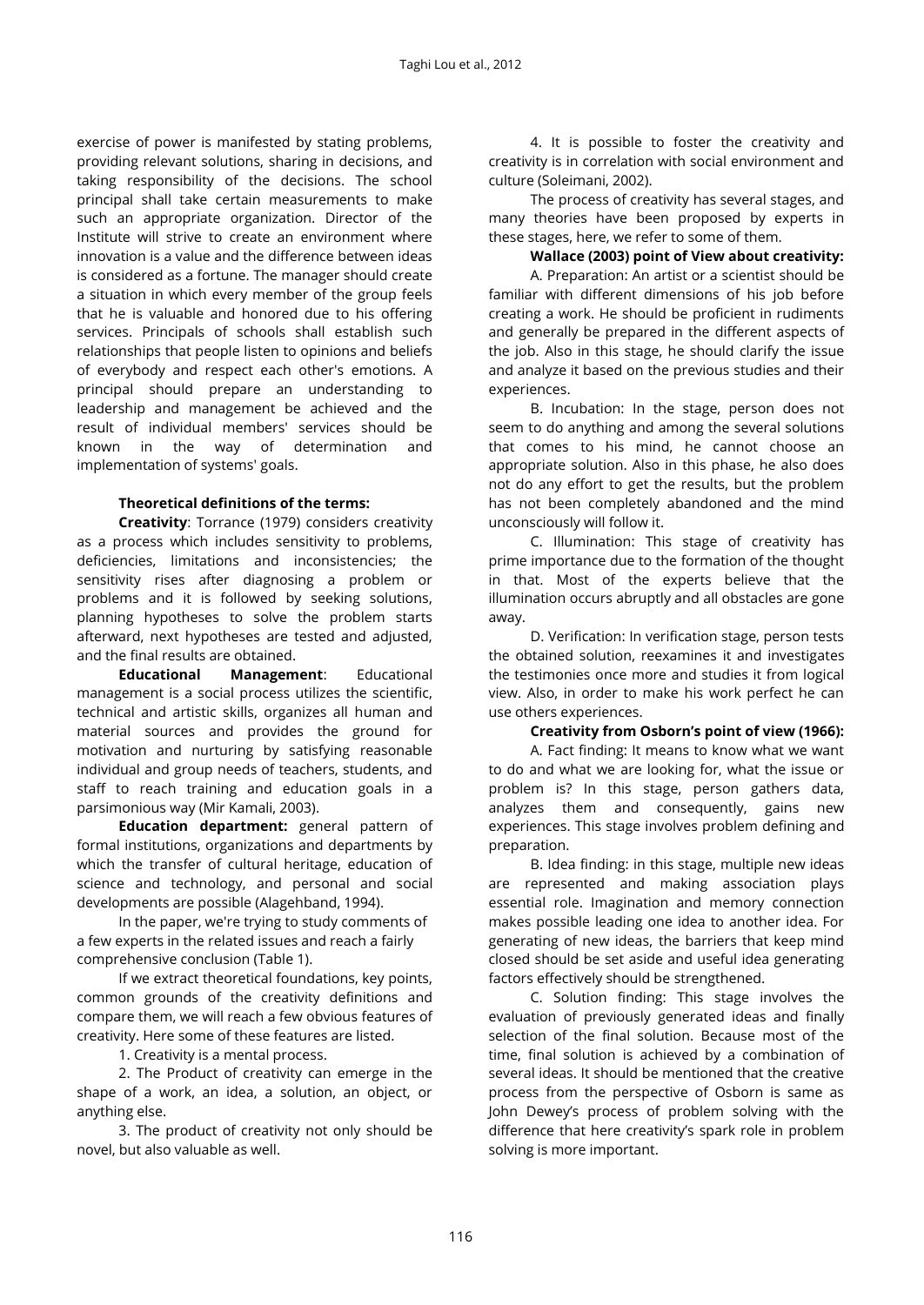| Table 1 - Experts' views about creativity |  |  |  |  |
|-------------------------------------------|--|--|--|--|
|-------------------------------------------|--|--|--|--|

| Quoting source                                                          | Quoted                                              | Quotation                                                                                                                                                                                                                                                                                                                                                                                                                                                                                                                            |  |  |
|-------------------------------------------------------------------------|-----------------------------------------------------|--------------------------------------------------------------------------------------------------------------------------------------------------------------------------------------------------------------------------------------------------------------------------------------------------------------------------------------------------------------------------------------------------------------------------------------------------------------------------------------------------------------------------------------|--|--|
| (Soleymani,<br>2001)                                                    | (Eysenck,1979),<br>(Mansour, 1993)                  | Creativity is a mental process that leads to problem solving, concept formation, conceptualization, and<br>creation of artistic forms, theories and products that are novel and unique.                                                                                                                                                                                                                                                                                                                                              |  |  |
|                                                                         | Weber's cultural<br>psychology                      | Creativity is a capacity to notice new relationships, creating unusual ideas and getting away from<br>traditional patterns of thinking.                                                                                                                                                                                                                                                                                                                                                                                              |  |  |
|                                                                         | Torrance (1979)                                     | Creativity is a process which includes sensitivity to problems, deficiencies, limitations and inconsistencies;<br>the sensitivity rises after diagnosing a problem or problems and it is followed by seeking solutions and<br>planning hypotheses to solve the problem starts afterward, next hypotheses are tested and adjusted, and<br>the final results are obtained.                                                                                                                                                             |  |  |
|                                                                         | Cultural psychology<br>Sillamy;<br>Khanzadeh (1979) | Creativity is desire and greed to create which all people in all ages potentially possess it. Creativity has a<br>direct and close continuity with the social and cultural environment. An appropriate environment is<br>necessary to fulfill the natural tendency to self-actualization.                                                                                                                                                                                                                                            |  |  |
|                                                                         | Weisberg (1992)                                     | Creativity means to bring new and valuable achievements on the kind of thinking that all men, more or<br>less have.                                                                                                                                                                                                                                                                                                                                                                                                                  |  |  |
|                                                                         | Vernon (1989)                                       | Creativity is a person's ability to create innovative ideas, theories, views or new objects and<br>reconstruction in science and other fields, and as a phenomenon in terms of innovative and science,<br>aesthetics, technology and social is known a value by the experts.                                                                                                                                                                                                                                                         |  |  |
| (Ghasemzadeh,<br>2002)                                                  | (Anderson, 1964)                                    | 1. Creativity is digging deeper.<br>2. Creativity is looking twice.<br>3. Creativity is crossing out mistakes.<br>4. Creativity is talking and listening to a cat.<br>5. Creativity is getting in deep water.<br>6. Creativity is getting out from behind locked doors.<br>7. Creativity is plugging in the sun.<br>8. Creativity is wanting to know.<br>9. Creativity is being happy.<br>10. Creativity is building sand castles.<br>11. Creativity is singing in your own way.<br>12. Creativity is shaking hands with the future. |  |  |
| Definition of creativity with respect to "Process of creative thinking" |                                                     |                                                                                                                                                                                                                                                                                                                                                                                                                                                                                                                                      |  |  |
|                                                                         | Herbert fox                                         | "The Creative process is any thinking process which solves a problem in an original and useful way."                                                                                                                                                                                                                                                                                                                                                                                                                                 |  |  |
|                                                                         | George J. Seidel                                    | "The ability to relate and connect the threads is a part of discussion about the creative use of the mind, of<br>course, no matter in what field or background."                                                                                                                                                                                                                                                                                                                                                                     |  |  |
|                                                                         | Erich Fromm                                         | "Creativity, is ability to see (know) and answer."                                                                                                                                                                                                                                                                                                                                                                                                                                                                                   |  |  |
| Kaiser (1968)<br>Rezaeian (2005)                                        | Maslow                                              | "I learned from a businessman that holding a business organization can be a creative activity; I learned<br>from a young athletes that effective attack (in the game) can be beautiful same as producing a product or<br>saying a poem and it should be dealt with a creative spirit."                                                                                                                                                                                                                                               |  |  |
|                                                                         | Kaiser (1968)                                       | "Creativity is utilizing mental powers to create a new concept or idea."                                                                                                                                                                                                                                                                                                                                                                                                                                                             |  |  |
|                                                                         | Mednick (1962)                                      | "The formation of associated elements into new combinations which either meet specified requirements<br>or are in some way useful"                                                                                                                                                                                                                                                                                                                                                                                                   |  |  |
| (Mirkamali,<br>Khorshidi, 2009)                                         | Taylor (1989)                                       | Creativity is shaping experiences in a new order.                                                                                                                                                                                                                                                                                                                                                                                                                                                                                    |  |  |
|                                                                         | Steen (1974)                                        | He perceived the creativity as a process that its result is a new work which is accepted as a useful thing<br>and an accomplishment by a group at one time.                                                                                                                                                                                                                                                                                                                                                                          |  |  |
|                                                                         | Ausubel (1999)                                      | Knows creativity as one of the most enigmatic and confusing terms in psychology and education.                                                                                                                                                                                                                                                                                                                                                                                                                                       |  |  |
|                                                                         | Mayer (1989)<br>Weisbery (1993)                     | Creativity is a problem-solving ability that person has not previously learnt.                                                                                                                                                                                                                                                                                                                                                                                                                                                       |  |  |
| (Pirkhaefi, 2005)                                                       | Morgan (1953)                                       | Released 25 definitions for creativity and expressed that a consensus of these definitions represents the<br>fact that creativity involves creating something "unique".                                                                                                                                                                                                                                                                                                                                                              |  |  |
|                                                                         | Baron (1969)                                        | Emphasizes the novel element and says, since people are not able to make something out of nothing,<br>human creativity always requires deformation of a specific materials.                                                                                                                                                                                                                                                                                                                                                          |  |  |
|                                                                         | Guli ford (1959)                                    | Defines creativity as a new idea which has 3 divergent and 1 convergent components.                                                                                                                                                                                                                                                                                                                                                                                                                                                  |  |  |
|                                                                         | Stranborg (1990)                                    | Creativity is the symbol of new and different thinking.                                                                                                                                                                                                                                                                                                                                                                                                                                                                              |  |  |
|                                                                         | Amabili (1987)                                      | Amabili believes that in the process of creativity, motivation is essential and on this basis, he states the<br>creativity's intrinsic motivation principle and believes that intrinsic motivation causes creativity.                                                                                                                                                                                                                                                                                                                |  |  |

**Creativity from the perspective of Fildman (1987):** 

A: Preparation stage: In this stage, the person feels there is a problem and tries to understand it. Usually if the problem is simple, the stage overs fast,

but difficult problems take a lot of time. In this stage, the person thinks about possible solutions and also considers their limits and outcomes.

B. Production stage: At this stage, the mind tries to find and develop possible and available solutions.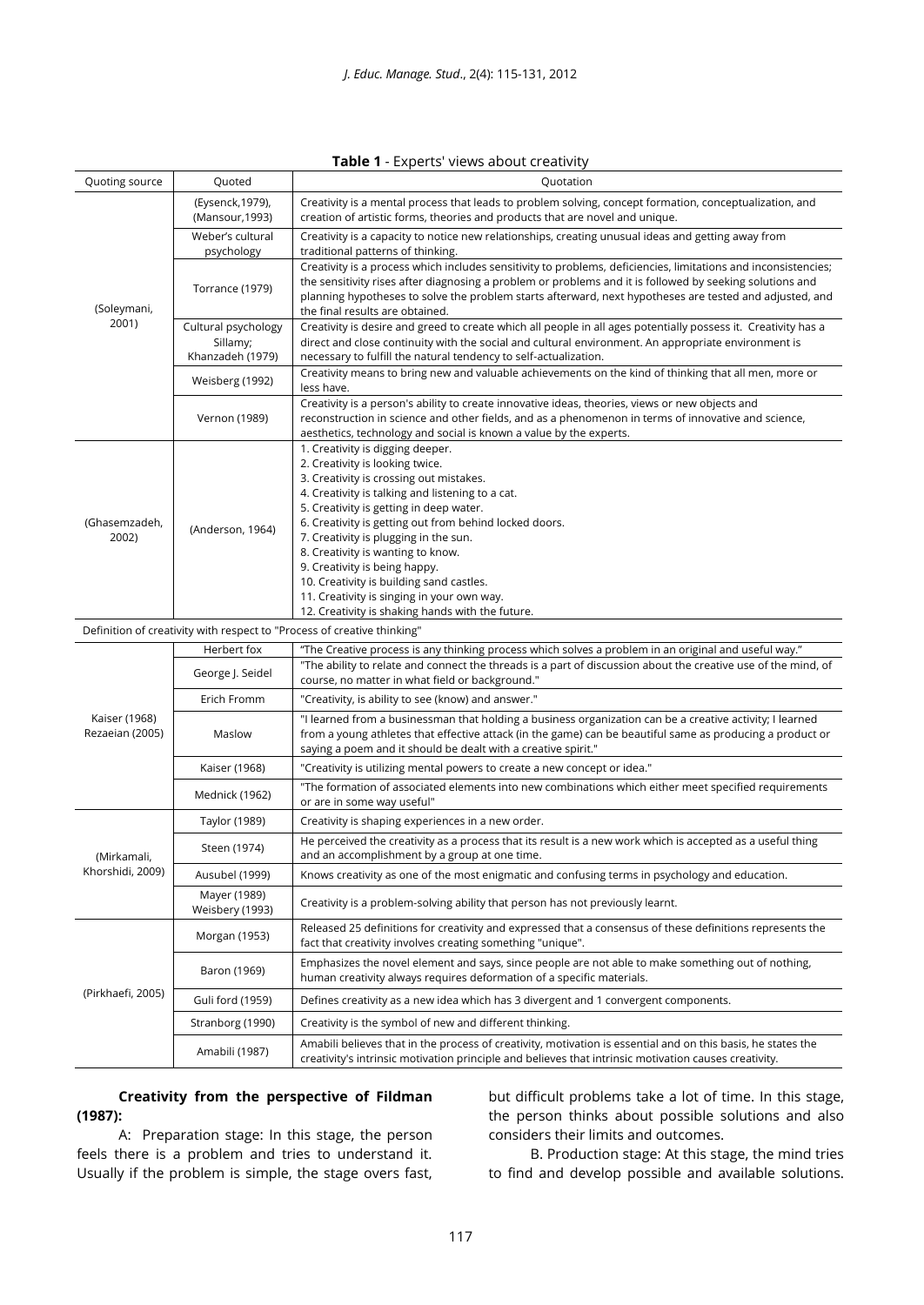The person uses his all memory and experiences in order to predict the solution. It is necessary to state that the more creative mind, creates the more novel solutions.

C. Arbitration stage: In this stage, the proposed solutions are explored and compared. One puts them together and compares and selects the more reasonable solutions.

#### **Creativity in view of Stein (1974):**

A. Making assumptions: This stage is accomplished based on the individual's goals which are parallel with creativity. Stein believes for better hypothesis making, creative people need better work conditions. In the creative process, especially in this period tranquility is important. During this period, it seems that people leave work, but they still continue working on their subconscious level.

B. Testing hypotheses: At this stage, hypothesis or opinion is evaluated based on whether the hypothesis or belief will lead to creative results. Or not. During this stage a private experience becomes a public experience and what may have been within a creative person, now he looks it from outside.

C: Transfer results: In the creative process personal transition is not enough and what is obtained (creative product) should be transferred to others.

# **Creativity from the perspective of Amabile (1983 and 1993):**

- A: Presenting problem or work
	- B. Readiness
- C. Solution making
- D. Proof solution



# **Graph 2** - the creative process (Hosseini, 1997)

#### **Creativity Elements:**

Creativity involves the cognitive, motivation and personality components.

# **Cognitive components of creativity**

1. **Intelligence**: Guilford believes that creativity is a divergent thinking. In his view, this thinking is one of the structural components of intelligence, or in the other words, creativity is assumed to be related to intelligence.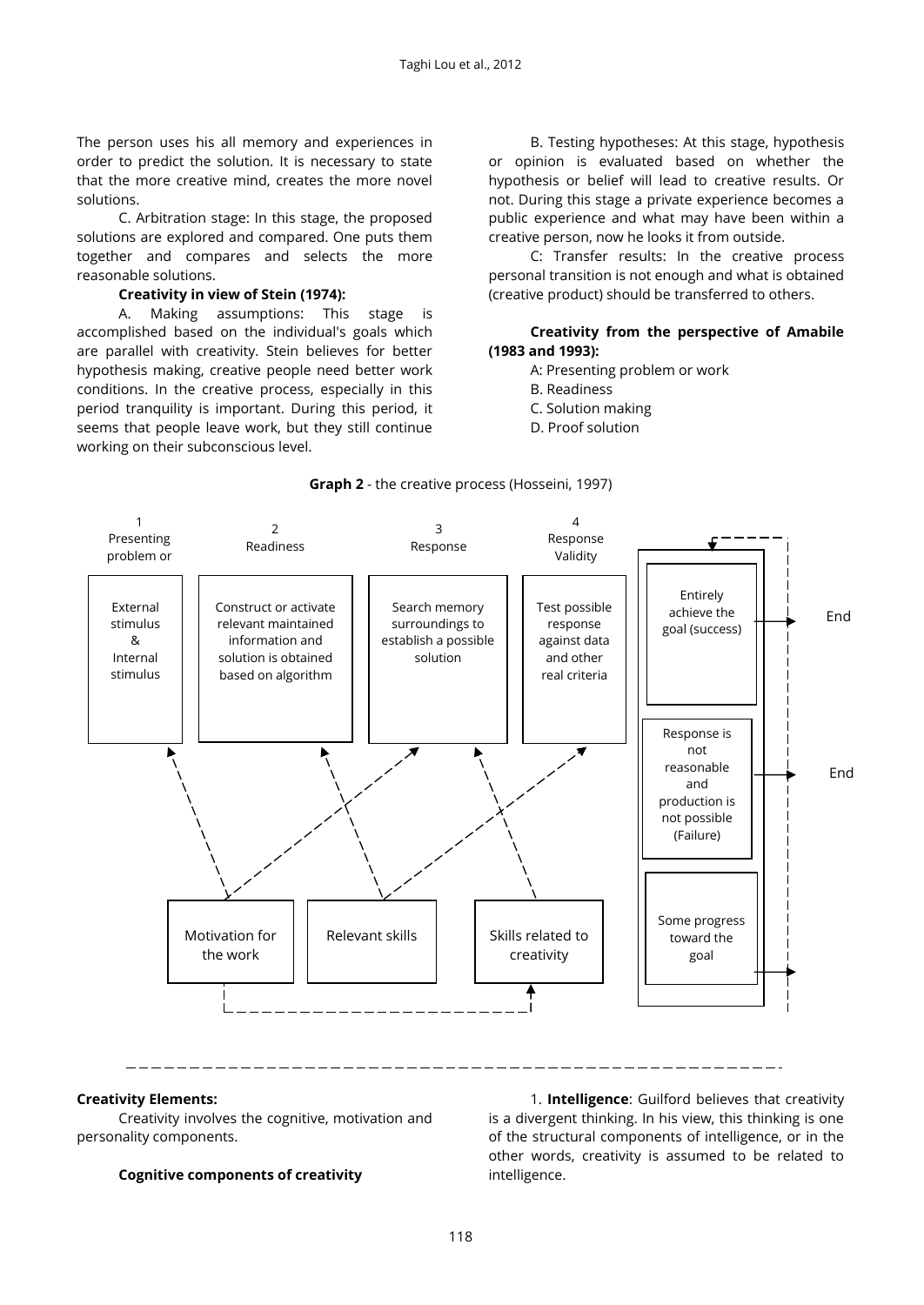2. **Fluency**: Fluency refers to the flow of mind or thought and Torrance (1974) believes fluency is capable of producing multiple ideas and causes the individual to be able to produce many thoughts and ideas.

3. **Flexibility**: Flexibility means diversity of the mind. This ability is closely associated with the fluency. Flexibility makes the diversity of the produced thoughts and they won't be same and uniform.

4. **Originality:** It originally means unique thought. This type of thinking comes to mind exceptionally. The ability to innovative causes thought possesses novelty and uniqueness.

5. **Elaboration**: the meaning is paying attention into detail and intricacies. The elaboration of the thinking element must be balanced. If the elaboration is very high it prevents the initiative thoughts but it's an optimum and balanced function will refine the innovative thinking and make it relevant and true.

6. **Combination:** Combining is the ability to share experiences, phenomena, events, articles and the like that are unrelated to each other. Here, creative person relates new and old thoughts and creates new thoughts. The combining component is influenced by fluidity, flexibility and innovation and its hybrid with the diversity and innovation will lead to better results.

7. **Fantastic:** fantastic literally means something that does not fit with the facts and is fictional. But in terms of psychological science, imagination isn't such a simple term. Psychology differentiates between controlled and uncontrolled fantastic. In the creative thinking, we deal with he controlled imagination. In controlled fantastic thoughts are authorized by the person who forms it into various shapes.

# **Emotional and motivational components of creativity:**

1. **Motivation**: Motivation is an internal factor that changes a person's attitude toward a subject or object. Many of human's daily activities require mental stimulations. The activity will be continued if such activities be efficient, i won't. The stimuli called motivation.

2. **Emotion**: it is a kind feeling and sympathy of people toward their favorite topics. The emotion includes a sense of affection or love. However, at times it changes into hate and dislike. Therefore, it is sometimes positive and otherwise negative. Characteristics of positive emotion is motive and constructive but negative emotion's features are slowdown in activity and sadness.

### **Personality components of creativity:**

1. **Self-confidence**: self-confidence is an ability which is focusing and organizing a person's forces. In other words, self-confidence leads to more coherent self-knowledge. In this case, the person won't look to his abilities with skepticism, on the contrary he sees himself reasonably capable.

2. **Independent determination**: creative individuals often act independently in the field of thought and behavior. He sees himself as an intellect and decision-maker, He/she knows choosing as a right for himself and doesn't accept subordination and blind obedience.

3. **Risk acceptance**: Entering into many new situations and locations which usually are unknown and uncertain and asking sensitive questions associate with risk. That is why in general belief, creative person is called "stubborn". As a general principle, it can be stated that creative people are embracing a moderate risk.

4. **Experience accepting**: the role of experience in the creative evolution of the human personality is so important that many experts know the experience as a principal in creativity. A creative person sometimes has bizarre thoughts in the mind and imagination or experiences exciting behaviors and sometimes welcomes accidents and events. The experience of such situations can occur backgrounds to create innovative ideas.

5. **Embracing ambiguity**: Creative thinking is always towards the unknowns and tries to keep distance from what is known and unknown. He is always looking for strange things. This character takes the creative person to places and locations that the others have rarely experienced.

6. **Stamina**: This feature makes creative person think that he can fight and debate. In such situations creative person doesn't change by the others' simple descriptions. His or her mind starts to ask numerous questions and doesn't accept simplicity and formalities. In fact, the creative person experiences an intellectual and behavioral struggle. (PirKhaefi, 2005)

### **Creating and nurturing creativity factors:**

There are several theories about the creativity factors and situations to facilitate creativity. Here, we can mention a few of the most important ideas

**A. Creative atmosphere**: creating an appropriate environment to facilitate creativity is an important way to innovate initiation. It means that administration should always be ready to listen new ideas of everybody in the organization. However, administration should look for new idea since, to wait merely for new ideas won't be enough.

**B. Time for creativity:** Deviant issues in work prevents most managers and staff from being creative. Dealing with immediate and fatal issues may take most of a daily work time. Often, there is little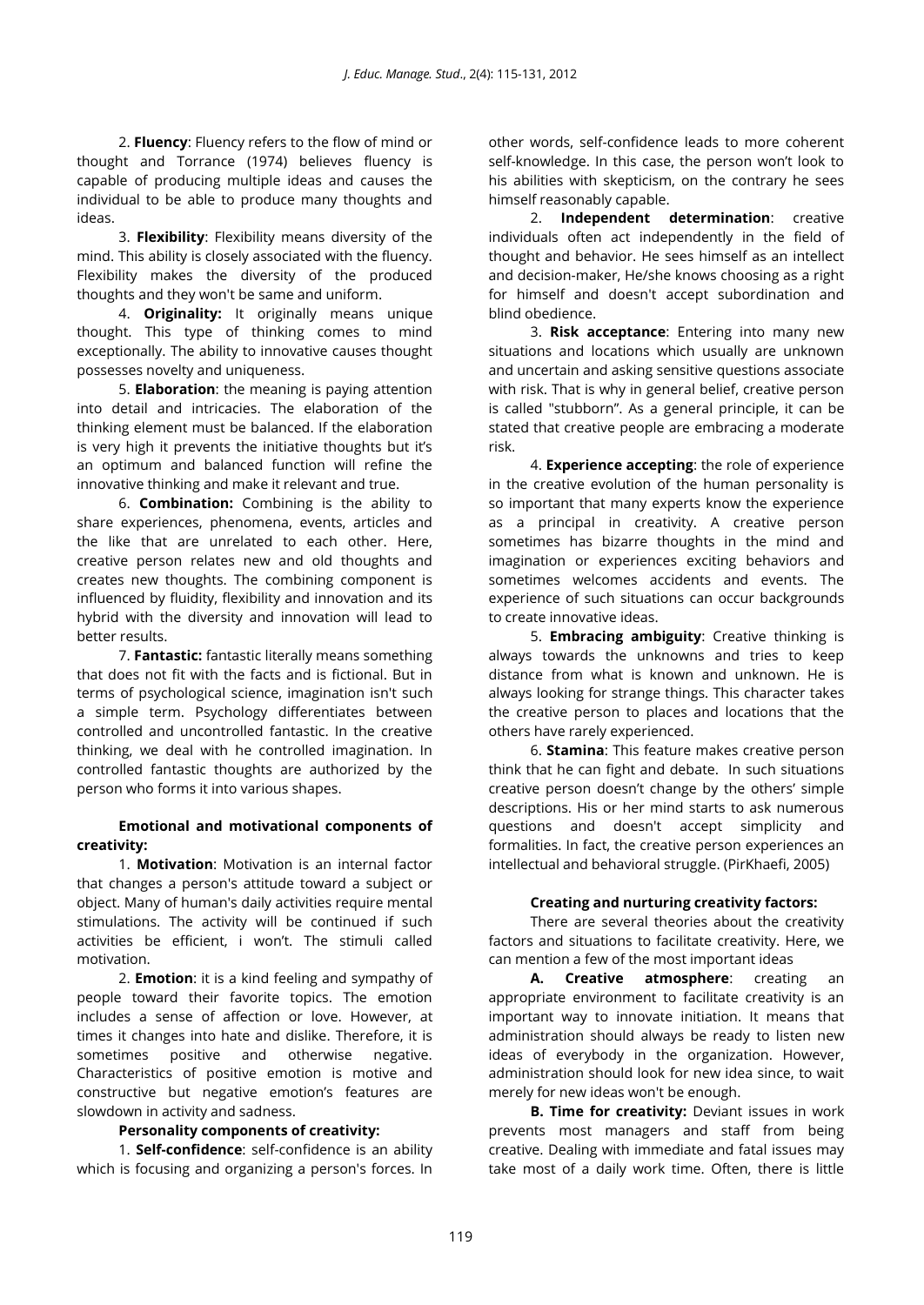time or no time for creative thinking. To solve this problem, it needs to take time away from all the worries and preoccupations just for thinking, reflection and inquiry on a problem to find creative solutions for it.

**C. Establishing propositions system:** One of the ways to encourage creativity is establishing a proposition system and making a way to receive suggestions. making suggestion boxes and placing them in every office, preparing suggestion forms and allocating prices or giving recommendation letters for constructive suggestions are effective ways to encourage creativity but isn't enough. Staff should be known that their suggestions are important and valuable for the management and they will use suggestions in proper ways.

**D: Create a special unit of Creativity**: Sometimes certain groups of employees are hired for innovation and creativity and in some organizations, this group is called research and development unit. These kinds of units spend their time finding new ideas to provide the service or product they make and sometimes research, their work is very useful and valuable (Rezaeian, 2005).

#### **Factors and barriers that affect creativity:**

The creation and development of creativity is involved various factors, in same way, there are several factors and barriers in the way of people to use their creativity. Recognizing these barriers and factors to remove or minimize them is very important.

**Historical obstacles**: Historically, there are examples such as the following ones which may cause the individual or society accept them as reasons not to do creativity and innovation, and convince themselves not to search new solutions for their own problems. In ancient Greece, Plato believed that "history is repeating" and civilizations come after other. It made many people believe that their attempts to make changes truly are worthless. And it is obvious that believing that such ideas could have destructive results.

**B. Biological Obstacles:** Some scientists from the biological aspect believe that creative talents are hereditary, while others consider environmental factors as the main factors. It is obvious that the genes are responsible and have the essential role in intelligence. However, about creative intelligence genetic factors and inheritance as a only reason is often a pretext and not a reality.

**C. Psychological obstacles:** Psychological Barriers may occur due to a physiological injury from different brain diseases and accidents or person may have a physical disability which hinders his creative work. Despite this facts, John Milton, the English poet, was blind and Beethoven was deaf.

**D: Social obstacles:** one of the issues in which creativity plays an important role, is social environment. Every society has certain customs and by means of a series of activities, interests and social behavior are distinguished from other communities. Views of the majority in the community affects its people's creativity. Insubordination usually, a member who act in contrary of the recognized patterns of the society will be chastised and rejected by the society. Therefore monopolistic behaviors such creative behavior if they want to make changes will be perceived as detrimental to the security and stability of others. Eventually, person to be accepted by the community will withdraw from his creative activity and this possesses damaging consequences.

**E. Psychological obstacles:** psychological barriers are the most important and common obstacles in the way of creative thinking. That its significance is far greater than the obstacles mentioned. Those obstacles that have been discussed till now so much all are the external factors that are often imposed on the individual from outside, and a number of them for those who are looking for an excuse for their lack of creativity are the good reasons. Some of people persuade themselves that the external factors have never let them show their creativity. it is a excuse that by itself is considered a psychological barrier.

External obstacles to creativity are:

- 1. Laws
- 2. Job
- 3. Customs
- 4. Fear of lack of interest
- 5. Match

Characteristics of creative and innovative people:

As mentioned in the definition of creativity, we can say that creativity is a mental ability that leads to the production of creative works and the most important characteristics of creative people is divergent thinking. Guilford in his *mind structure* theory says that the main aspect of a creative mind is divergence. He generally divides the way mind works into two categories consisted of divergent and convergent. In Guilford's theory, the convergent and divergent thinking in making the mental concept have major roles, but the main difference between them is that the convergent thinking is the result of a foregone thought and always has a "true" or "wrong" answer. But there is no definitive answer on divergent thinking and there are a large number of answers that logically it is possible for any one of them to be correct. As well, Guilford specified divergent thinking with three properties of plasticity or flexibility, originality and fluency (Stein, 1974) examined the characteristics of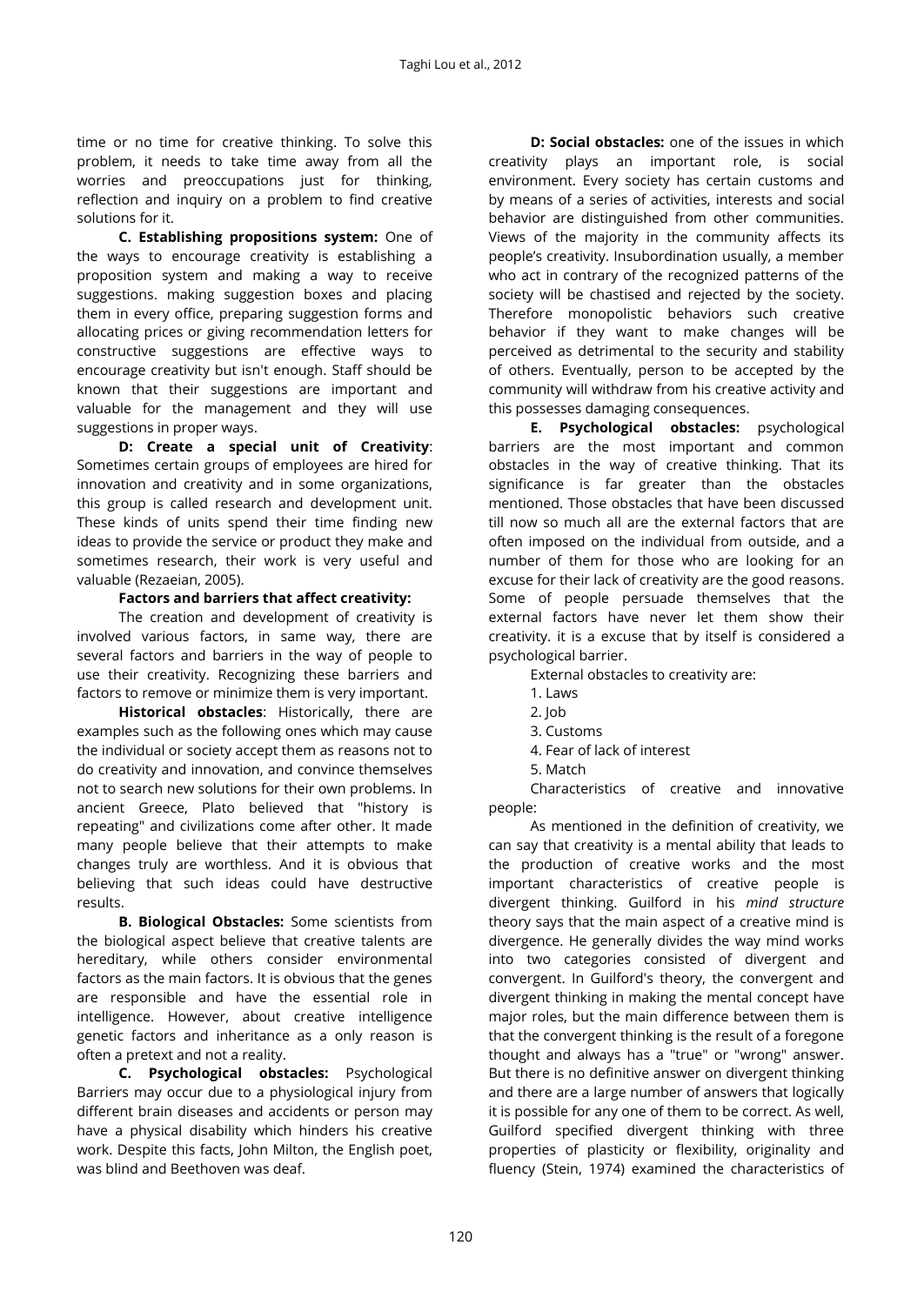creative people and come to the conclusion that creative people have following features:

1. High motivation for progression

2. Great curiosity

3. Great interest in tidiness at work

4. Assertiveness power and self-sufficiency

5. Unconventional personality, informal and prosperous

6. Perseverance and discipline in work

7. Independence

8. Critical thinking

9. High motivation and broad knowledge

10. The enthusiasm and sense of fullness

11. Beauty and artistic interests

12. Little interest in the social relationship and sensitive to social issues

13. Intuitive thinking

14. Power to influence other

In addition, in the studies of Asteitz (1965), Boron (1969) and Clark (1979) the following traits are stated as characteristics of creative people:

1. Possess high intellectual capacity.

2. Interest in scientific, artistic, cultural issues and have broad range of information in these fields.

3. About abstract issues, in comparison with concrete issues, think deeper and better.

4. Like to express their opinion on the issues and do not insist on imposing their beliefs.

5. Flexibility and expression of humor.

6. Interested in question and answer and being curious.

7. They are not conservative and take more risk.

8. Interests are many and varied and have an unconventional process of thinking.

9. Originality and innovation in thought and action are more.

10. Imaginative life and engage with their imaginative dreams.

11. Independence and not interested in following the way of others life.

12. Have great confidence in failures is less frustrated and disappointed.

13. Follow less if the norms, traditions and social values that are not acceptable to them and are more reliant on personal judgment.

14. In relation with others are evidence, direct and righteous.

15. Have attention to values and religious issues such as the meaning of life and these matters to them

16. Have more control on their instincts, their characters are more developed and have less psychological disorders.

17. Their memories are accurate and have attention to detail.

18. Have the ability to perform complex tasks (Seif, 2000).

# **Characteristics of creative and innovative organizations:**

People are different due to creativity and fulfilling new ideas; in the same way, organizations are different in the terms of creativity, fulfillment of the suggestions of its members and consequently, in the production and supplement of products and services or in methods and applying new ways are different. Creative organizations have special characteristics which the main characteristics of these organizations are their flexibility in dealing with the crisis that is often caused by economic competition.

**Creative organizations generally have the following characteristics:**

A. Creative structure

B. Creative organizational culture

C. Creative environment

D. Creative personal

E. Creative group

F. Creative leadership

#### **Appropriate management style:**

 One of the main differences between a creative and a non-creative organization, is their management styles. Creative Management is not in bracelet in common and traditional methods but chooses a management style that is suitable for creative and innovative organizations and contribute to an environment that has creative and innovative spirit. Relationships between managers and employees of such organizations are based on intimacy, understanding and cooperating with each other, and this leads to a feeling of security and peace of mind in people.

Some of the characteristics of creative organizations, include:

1. Perfect and intensive competition

2. Effective and thriving culture

3. Easy to access to the managers

4. Self-respect

5. Public services

6. The long-standing relationships with employees

7. Leaders do welcome to the change

8. Flexibility

9. Incentive and innovative structure

10. Job rotation and multiple expertise

11. Group Working (Sam Khanian, 2002).

Techniques and creative techniques:

**Brainstorming**: For the first time, this technique has been designed by Alex F. Osborne and in Webster International Dictionary is defined as "a group problem-solving technique that involves the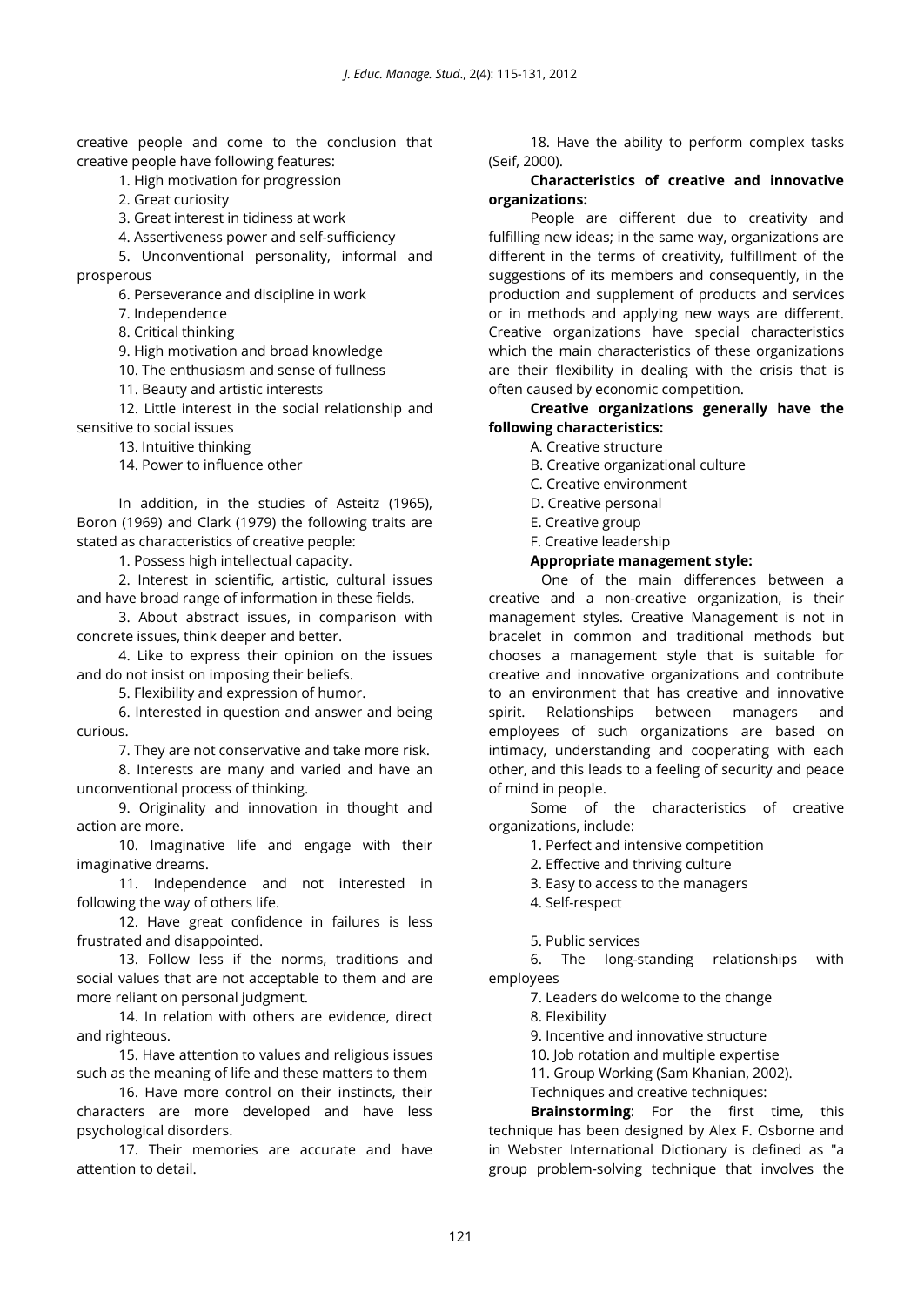spontaneous contribution of ideas from all members of the group to devise or find a solution to a problem". Brain stimulation in a group meeting by selecting a topics to discuss and establishing specific rules, provides the best opportunity for those seeking ideas. Doctor Osborne four basic rules which has been noted for the technique include:

1. Criticism is prohibited.

2. More quantity is better.

3. Unusual ideas are welcomed. The more strange and audacious ideas leads to the better results

4. Combining and modification of idea are important.

Morneu mirror technique: in some cases, it is a creative solution to solve considerable disagreements within work or family or similar situations. By this method, the two sides watch their characters during role playing and will immediately find solutions which until then could not be seen.

Bionics: One of the techniques of creativity and innovation which widely and successfully used in technical innovations is technique of imitation or imitation of nature. In recent decades some innovations in the field of communication and control sciences such as artificial intelligence and computer programming have been carried out by the imitation and emulation of the human brain activities.

Technique «TKJ»: It is a group problem solving techniques and it was innovated by Kobayashi and Kawakita. The method is based on a set of facts that participants produce. These facts must meet three conditions:

1. They must be related to the problem.

2. They must be objectively verifiable.

3. They must be important.

Meanwhile TKJ can be summarized as follows:

1. Defining the problem: the field must be specified.

2. Problem solving: The proposed solutions should be collected to form a fully inclusive set.

**The nominal group technique**: In this technique, individuals are not allowed to communicate with each other verbally and literally and they should organize a real group and in the technique, the decision making process consists of five steps:

1. First step: in this step the members of the group gathers together and makes a circle around a table. The topic is given in writing to every member. Then in a quiet environment without talking or consulting, they express their opinions regarding to solving the problem technique.

2. Second step: In this step, each member of the group offers only an opinion and the argument will not start until all members have opportunity to express their opinion.

3. Step 3: The opinions are expressed and discussed in the group so that the implications be clearer and ready to evaluate in the fourth stage.

4. Step 4: In this stage, each member independently and secretly grades the ideas.

5. Step 5: The decision which earned the highest score is the group decision.

**Delphi technique**: In this technique, it has been tried to avoid any ceremonies and difficulties for who sit opposite each other. This technique involves the following steps:

1. Each member of the group independently and secretly is writing comments, opinions or decisions about the discussion topic.

2. Written comments may be sent to a central station.

3. Expressed opinions are sent to all members.

4. Each member would comment on the opinions of others and therefore is sent back to the central station.

5. The third and fourth steps are repeated until a consensus to be reached.

**Forced association:** an imposed and compulsory relationship between two or more things or thoughts, two things that normally have no connection with each other. With connecting the two idea that have no relation to each other, a new idea will be formed which provides a new concept for finding new ideas and developing creative thinking.

**Lateral thinking**: Creativity is to escape and avoid obstacles that shaped the human mind and made human accustomed to determined methods and procedures. The Lateral thinking technique is very useful to remove old thoughts and create a new mind. Because such a thinking encourage people to break down the barriers. And breaking barriers is lead to achieve new concepts and insights.

**Speculative excursion:** in 1961, a psychologist called Gordon released results of his ten-year study about creative people and meanwhile, he declared that human mind in the expression of creativity and innovation time is in a particular mental state. Indeed, creativity is developed, if such state can be established.

**Morphological analysis:** Morphological analysis is a technique based on which, the desired phenomenon is analyzed in terms of morphology, structure and different dimensions. For this purpose, different aspects of the phenomenon must be explained and developed. The technique was stated by Zwicky which in contrary to Gordon and Osborne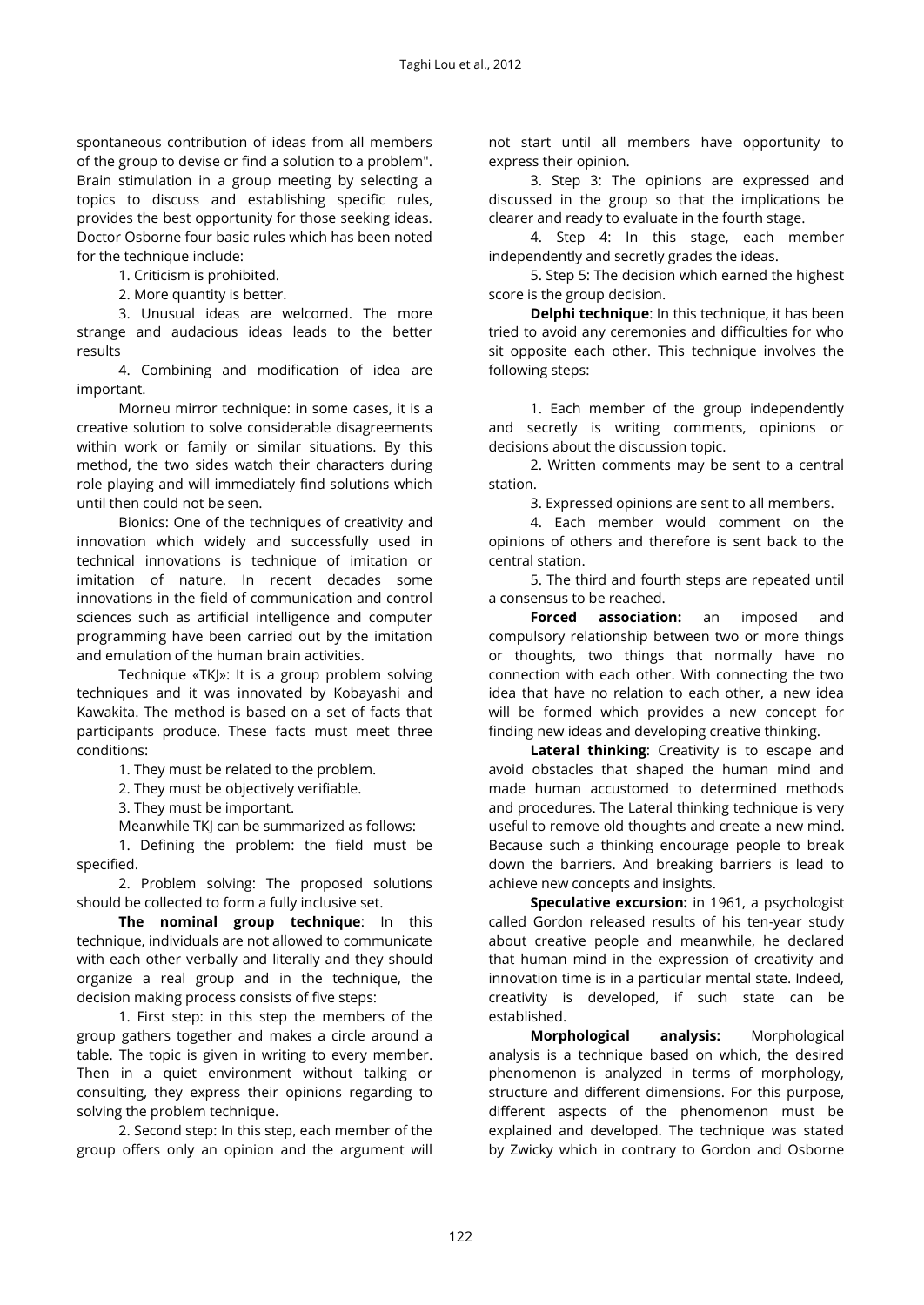wants to investigate "the all possible solutions" of a problem.

**Idea-spurring questions or Scamper acronym:** Acronyms can be used as supplement in teaching brainstorming. One of the most popular acronym of this type is Bob Eberle which is known Scamper. SCAMPER is an acronym for seven verbs used in problem solving. It helps to remember those verbs during the run. This tool can be summarized as:

1. Who or what can be substituted?

2. What can it be combined?

3. Adapt, what else is like this?

4. Change, new turn, change of the meaning, color, motion, sound, and other changes.

5. Magnify, what can be added? More time, more reps, more valuable?

6. Put to other uses, new ways to use in the same way, other applications by modifying

7. Elimination, shrink, what to eliminate?

8. Rearrange, change the parts, other patterns, other drawings.

**Synectics**: This expression means connecting the factors that appear to be not similar. The technique uses similarities between issues and it calls the thing or thought by something else's name and during these replacements, creative thinking occurs and connects strange things and makes an innovative thought using the familiar thoughts (Haghighi et al, 2007).

In summary, based on studies and researches on creativity, for understanding and the development of creativity, the following points are important:

1. Creativity can be developed.

2. Creativity is an individual activity and evaluation of an individual's creativity is along with an evaluation of their individual abilities.

3. Creativity can be improved through sensitivity in understanding the Issues

4. Creativity improves through experimentation, exploration and experience.

5. Imaginative and innovative thinking motivate creativity ability.

6. Creativity is associated with independent thinking and self-confidence, therefore, strong confidence is necessary for the development of creativity.

7. Creativity develops through expressing personal impressions and feelings.

8. Creativity is curiosity and desire to learn and experience various things and therefore importance must be given to curiosity.

9. Creativity is development of knowledge and ability to absorb and benefit from all blessings of life.

10. Creative ideas and expressions of the people should be encouraged and the proper

conditions should be established to foster creativity (Afrouz, 1995).

Organizations classification based on their attention and emphasis on the development of creativity and coordination with the changing environment:

A. Organizations that have attention to the developing and changing environment and are in a high degree of creativity, they are creative and innovative. In the other words, they pay attention to the creativity and treat innovatively in response to the environmental changings.

B. Vis-a-vis such organizations, there is a batch that not only has little attention to the development but also, has low creativity levels. They remain conservative and traditional and do not become neither creative nor innovative.

C. Another set of organizations while, considering the development and changes, are not creative so they respond to their environment by imitation.

D. The last batch includes highly creative organizations that have not much emphasis on the changing and development. Although, these organizations provide new and creative theories, they don't need innovation. Hence, they neglect innovation and their ideas don't be practical (Alwani, 2007).

# **Characteristics of creative leaders:**

Knowles (1983) in a systematic research and by observing behavior of managers and leaders of industry, manufacturing, services, political, educational organizations has collected creative features. He considered eight fundamental characteristics of the leaders and managers.

1. The creative leaders creates positive and diverse assumptions about the employees:

Knowles based on the observations states that, creative leaders like their employees make opportunities for challenges and they entrust. The research has shown when people are internally controlled, creativity and efficiency are more and individuals think that they can take advantage of their own potentials and it helps in works.

2. Creative leaders believe in the right of employees to take as much responsibility as they involve in the activities.

Employees should be involved in every step of the planning process including needs assessment, setting goals, policy planning, planning activities, applying and evaluation of selected activities and so on.

3. Creative leaders believe in self-fulfilling prophecy and apply it as well:

They know that people like to communicate with the others due to their beliefs. Creative leaders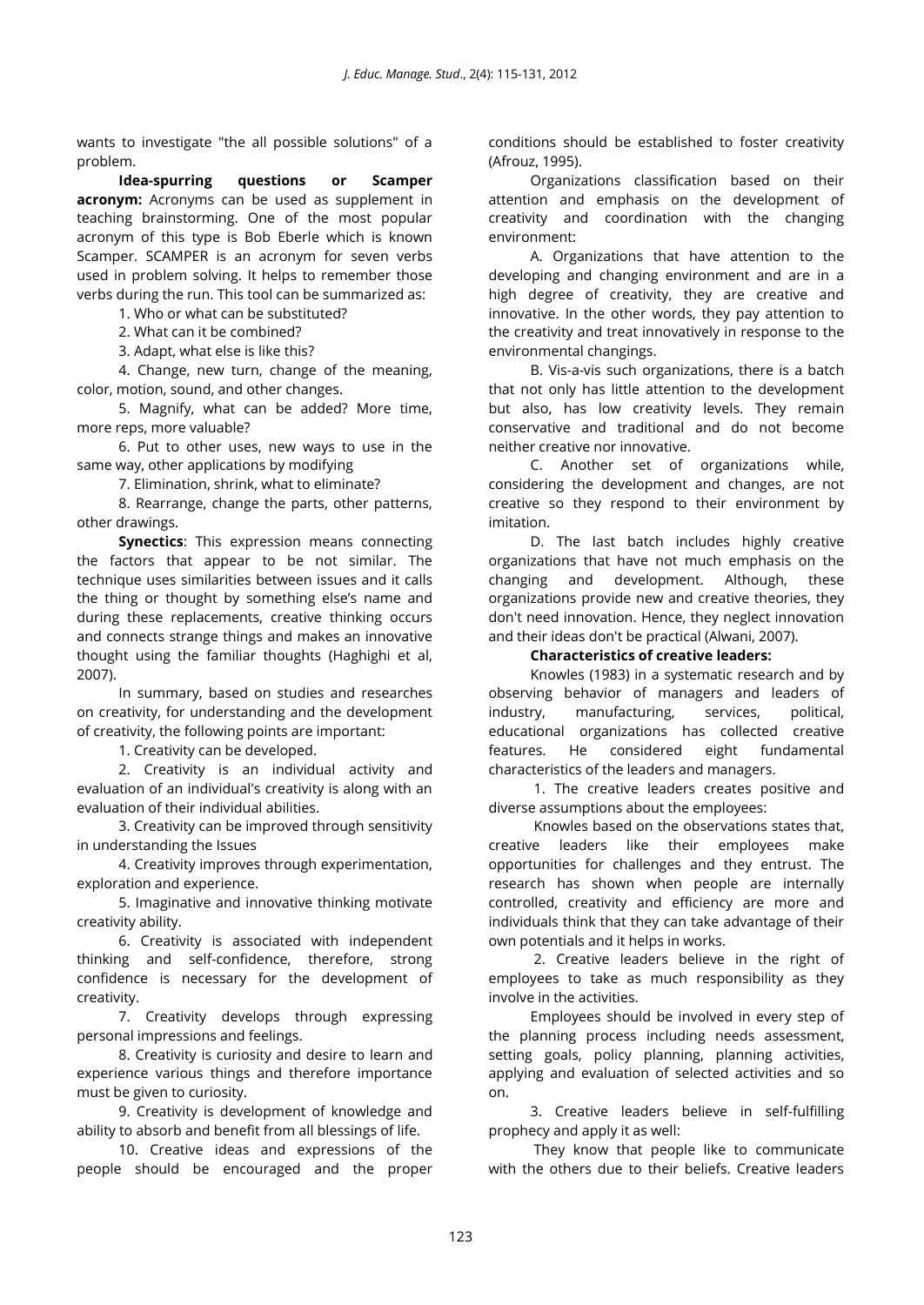lead the group in a way that is thought the rout of winning is paved. They treat in such a way that staff possess necessary loyalty to carry out the entrusted tasks.

4. Creative leaders cherish the employees:

They have found that when people activities are based on their talent, abilities, interests and goals, they have more efficiency than within a predetermined work. Innovative leaders are arranged business groups in a way that each person can do activity individually too and enjoy doing it. And they have come to believe that working, learning, entertainment and the others are contributing on individual to achieve his or her unique potential.

5. Creative leadership encourage and stimulate individuals to creativity:

They have come to believe that in the fast changing world, creativity is essential for the survival of individuals, organizations and communities. These leaders demonstrate creativity in their behavior and prepare the ground for creativity and innovation of others. They reward employees for creative behaviors, accept legitimacy of experiences failure and consider them as opportunities for learning.

6. Creative leaders believe the constant evolution process, and they have the necessary skills for manage of change:

They fully understanding of static/dynamic and innovative organizations and continuously are trying to make their organization more dynamic. They believe in changing responsibilities. They are expert on choosing influencing strategies for optimization of change.

7. Creative leaders emphasize on intrinsic and extrinsic motivations:

Creative leaders are taking steps to remove anti-motivations. They spend a lot of energy to optimize the stimulating factors.

8. Creative leaders encourage subordinates to self-management:

They are clearly able to understand the researchers' findings. Researchers have stated that, moving from dependent state to self-directed state is a characteristic of human growth and maturation process.

Knowles states, leaders who employ these features in action, they create magic at work. They always have effective human resources and efficient organization (Aghazadeh, 1996).

**How can educational principals create creativity and innovation or foster creativity in teachers?**

1. **Management style of educational principal**:

This means that principal performance in school management and also preferred management style of the principal are important. There are 3 different management styles due to social system theories, as follows:

# **A. Norm-oriented style**:

This style based on the normative aspects cares expectations of the organization. And the style is based on the assumption that to achieve organizational goals, procedures, guidelines and relevant regulations can be mixed with organizational roles, duties and expectations. And the staff can be asked to observe them in their tasks.

# **B. Individual-oriented**

This style has an emphasis on personality and gives priority to the motivation and individual needs. And believes organizations instead of depending on strict enforcement of organizational rules and full compliance with the expectations of the organization are more dependent on people who work there.

# **C. Situation-oriented**

It is a variable style that according to the situation, emphasizes on the frequency of the normative and personal styles dimensions.

# **Some fundamental ways of stimulating creativity in teachers could be mentioned as follows:**

- A. Creative environment:
- B. Taking time for creativity:
- C. Establishing suggestion System:
- D. Create a special unit of creativity:

Creativity in educational administration:

Creativity is composed of three major elements; knowledge (skills related to the issue), "motivation" and "creativity skills." Accordingly, it is clear that,

Before the school principal be able to do creative work, he/she should comprehend management science, education philosophy, education economy and other scientific topics related to the both school and school management. Also, school principal should possess the high level of motivation, and be familiar with creativity's skills and apply those. (Houryzade, 2006)

# **Creative problem solving skills for school and the school administration issues:**

A. Accurate understanding of problem skills: mental inertia of thinking can prevent problem solving. On the other hand, bad habits and insistence on quick results do not lead to accurate and correct understanding of the problem. In such a situation, answer or answers cannot be correct. Most issues related to school, school administration, class and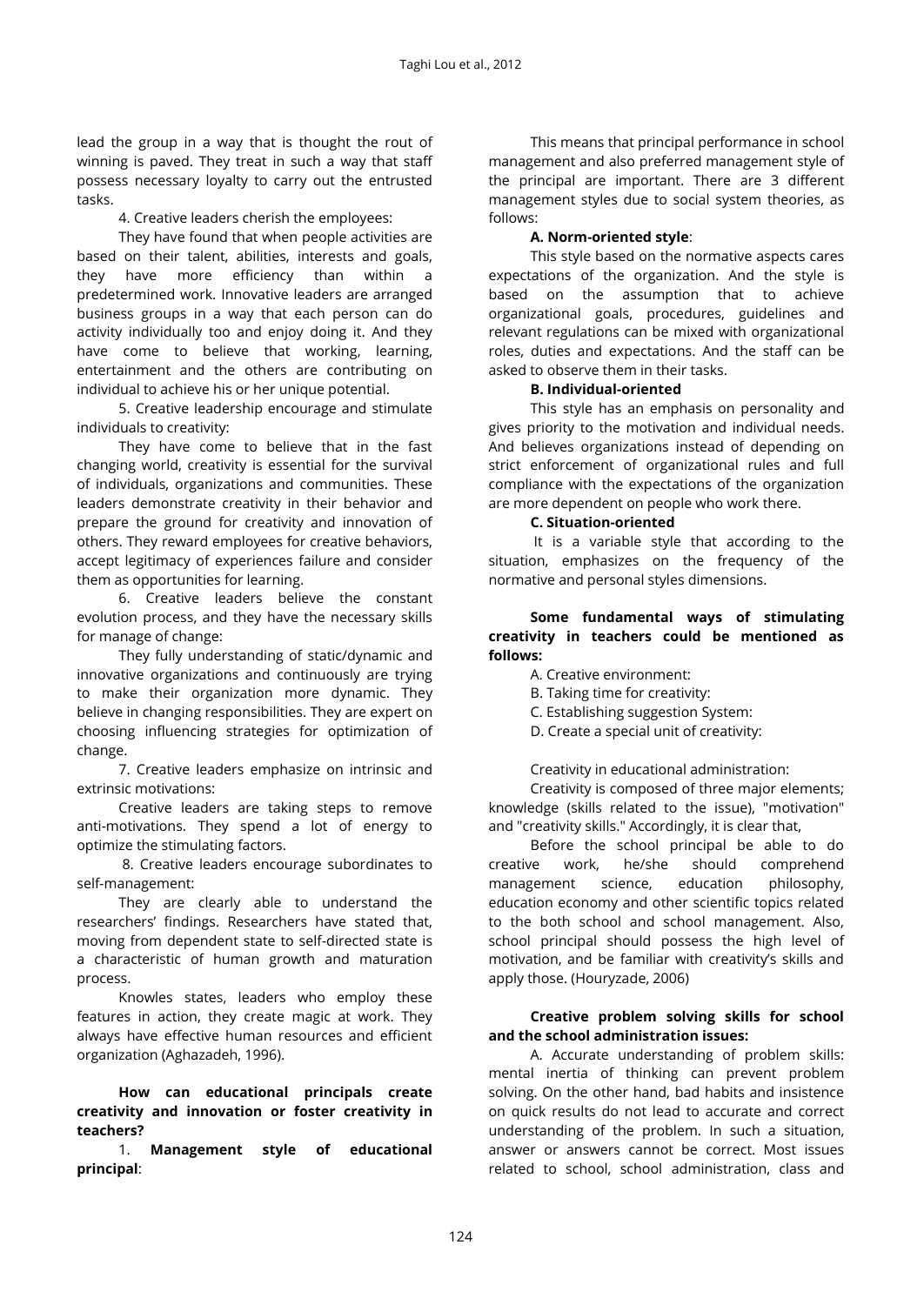class management have the mentioned difficulty because of their complexity and being unfamiliar with knowledge and methodology of creativity and inability in motivating the mental inertia of thinking. Mostly, there is not any defined problem to be solved by a principal. Problems are complicated and uncertain and discovering them is difficult, so few people takes responsibility to solve them. Distinguishing, defining and understanding the problem are key skills of every manager. But, executing and accomplishing issues before thinking about them is often an obstacle. On the other hand, school administration can help creation and acquisition of students' comprehension skill using increasing teachers' creativity capacity and comprehension skill.

B. Social problem solving skill: sociologists consider innovation as a social phenomenon which depends on the specific conditions of the free human environment, group interaction and so on. So when you are raising an issue in a group, you are actually looking for "synergy", because the social interaction stimulates the mind and facilitates the process of seeking ideas and access to ideas. Group meetings are required to enact rules to run sessions, including:

1. Ban criticism

2. Number of ideas is important (more is better)

3. The idea diversification is important (more colorful is better)

4. Ideas combination is important.

Then ask people for the evidences and criteria to achieve pure and creative ideas.

C. Skill Challenge creation in groups to stimulate creativity: school management invites the team to challenge, in this condition, members of the group provide creative solutions to deal with the problem. Innovative solutions solve the problems in innovative and original ways.

D. Encouraging to develop knowledge and skill: One of the most valuable assets of any school is its human resources. So, the strategies that encourages school staff to develop their knowledge and professional skills have particular importance. The school administration through encouraging employees to pathological study by self-reflection and self-evaluation creates need for realistic training and opportunities for scientific-applied studies for them.

E. Skill of environment changing to stimulate creativity of staff and students:

Creativity skills of school staff and students more than any factor depends on the degree of environmental stimuli, whatever the environmental stimuli is greater, and the creativity will be greater. Thus, school administration efforts will be targeted to provide environmental stimuli.

F. skills of encouraging employees to maintain the new ideas:

The school administration through brainstorming method receives and rewards pure and valuable ideas of the staff and students and their parents. The highest award for maintaining the new ideas is good listening and applying them in solving problems.

When staff and students and their parents feel their ideas impact on the school's annual program, they will have a sense of ownership towards the school and they will learn the idea making.

G. Positive Thinking skills:

Management cannot be effective with negative thinking. When

We communicate with a positive outlook on the others and ourselves, the results will be promising. We know that negative thinking, cavil, humiliation and so on are among the factors which not only do inhibit creativity but also, inhibit the creativity of those who have contact by people with these characteristics. School administration by using findings of positive psychology can step effectively in the management of human resource stimulation for creativity and effective communication with the others. Positive thinking contributes on improving performance and relations among school administration, school and others.

H. looking beyond skills in problem solving

School administration with looking beyond and more new intellectual partners provides possibility of using the others' knowledge and experience in problem solving at school. In the world of communication and information by entering the network of schools in other countries, innovative solutions can be achieved.

I. Effective communication skills

It is said that, nowadays power depends on the development of communication. Peter Drucker, the management thinker, rightly stated that sixty percent of the team's problems are caused by faulty connections and most of these problems happen due to bad listening.

J. Ideas developing skills

In the creative problem solving process of the school and the school managing, ideas may be incomplete or immature. So, one of the most important skills for principals and classroom principals is ideas developing skill. It should be remembered that innovative ideas at first may seem hilarious and impossible and we usually do not deal with them properly. School principals by visiting successful organizations and institutions and meeting with their managers and employees can get an idea and take it to school. If they can, so can us. Ideas developing skill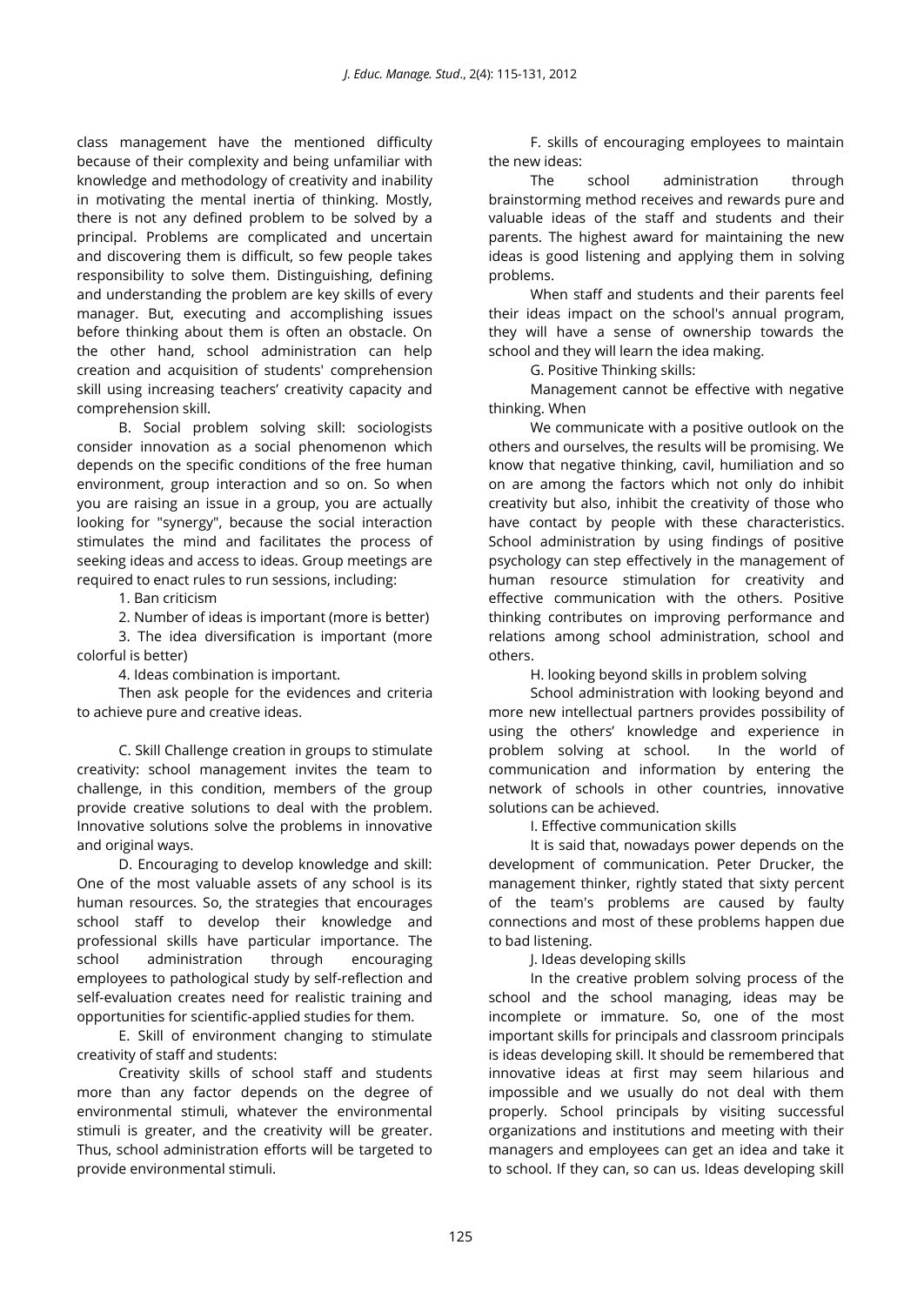helps school administration to understand new ideas, develop them and solve his own school problems creatively. [Will Higton](https://www.google.com.tr/url?sa=t&rct=j&q=&esrc=s&source=web&cd=1&cad=rja&ved=0CCUQFjAA&url=http%3A%2F%2Fwww.linkedin.com%2Fpub%2Fwill-higton%2F58%2F324%2F1b8&ei=GICzUvucKuag7AbfgoCADQ&usg=AFQjCNGdblw7Wesg5xAcj9HVBaI0zUY7Ag&sig2=wrWgyWsCEmp9fhf8NImsLw&bvm=bv.58187178,d.ZGU) believes that creative leadership should be practiced at school. Accordingly, school principals encourage, stimulate and direct the process of innovation from beginning to the end of courses (Hourizad, 2008).

#### **Leadership styles:**

In a survey occurred in the U.S. by "Lee and Pete" and "White" in the 1930s and 1940s, three leadership styles- Democratic, autocratic, and chaoswere examined and the results are announced the following.

A. The leader who was democratically governed, was asked to delegate the policy and doctrine to the group and decisions become definite through discussion.

The members should be free to choose their own behavior. They were told that their duty as the group leader is to encourage and help members to debate and negotiate with each other in order to determine the general policy. The group must decide on the division of work. Whenever, the group members require the technical help, the leader should strive to offer two or more solutions, therefore group members choose and apply one of them.

Also, the group leader was told, whenever she/he asked to praise or criticize the group work or a members work, it should be based on reality and their performance. As, the leader was a regular and normal member of the group and did not participate in works, hence; was not able to compare the adequacy of the working groups.

B. In autocratic group or Authoritarian environment, in general, all decisions on group activities and its control are taken by the leader of the group and also he/she decides about working techniques, methods and priority of activities. So, the members are unaware of next step. The leader determined everyone's task and

Decided on who should work with whom. In Praise and criticism of members, leaders did not obey any criteria. He/she based on his desires, appreciated or criticized whoever he wanted. Authoritarian never participated in any activity unless, when he wanted to show the way they should go.

C. chaos group or turbulent environment

In this group, there was absolute freedom and leader only provides information to the members. He/she has a passive role and did not participate in the discussions. Members were completely free in taking decisions on what is needed to do and method of it as well.

In the beginning, the leader describes available devices and tools to everyone. Although the leader is friendly with everyone, he does not praise or criticize their task.

#### **Contingency approach:**

This approach was expressed by "Fiedler" and was known as the most appropriate leadership style based on the current situations He developed the approach to recommend fundamental characteristics of leader to inspire motivation. Additionally, he classified situation according to desired degree of leader to a range from the ideal situation to an undesirable situation.

Duty-oriented Motivation:

It is synonym with leader's task-oriented and structuring behavior and Fiedler considers it as an attribute that essentially is constant for everybody.

Relationship-oriented Motivation:

It is synonym with task-oriented and observant behavior of the leader.

Fiedler developed his theory, contingency approach and the related analysis, focusing on three key- situational factors:

1. Leader-element relations: The degree by which employees believe in the leader.

2. The job structure: The degree by which inferiors jobs are described in detail.

3. Position power: the formal authority of the organization's leader due to the nature of his position.

He discussed all the eight possible combinations of the situations in the both work oriented (task-oriented) and consideration oriented (employee-oriented) conditions which are more fit with leadership style. Eventually, task-oriented leadership and leadership oriented were successful on five and three occasions, respectively.

# **Resins Likert management and leadership styles:**

Resins Likert, known as the founder and supporter of participatory management, has spent a large part of his life in ways that increase organizational effectiveness.

In a study on organizational effectiveness he has argued that factors such as organizational structure, principles and methods leadership can be effective.

"Likert " In his study has emphasized on some factors such as " problem solving " and " formation of problem-solving groups" as the main reasons for increasing organizational performance based on participatory management system.

Likert believed that managers should not encourage employees to work only in the case of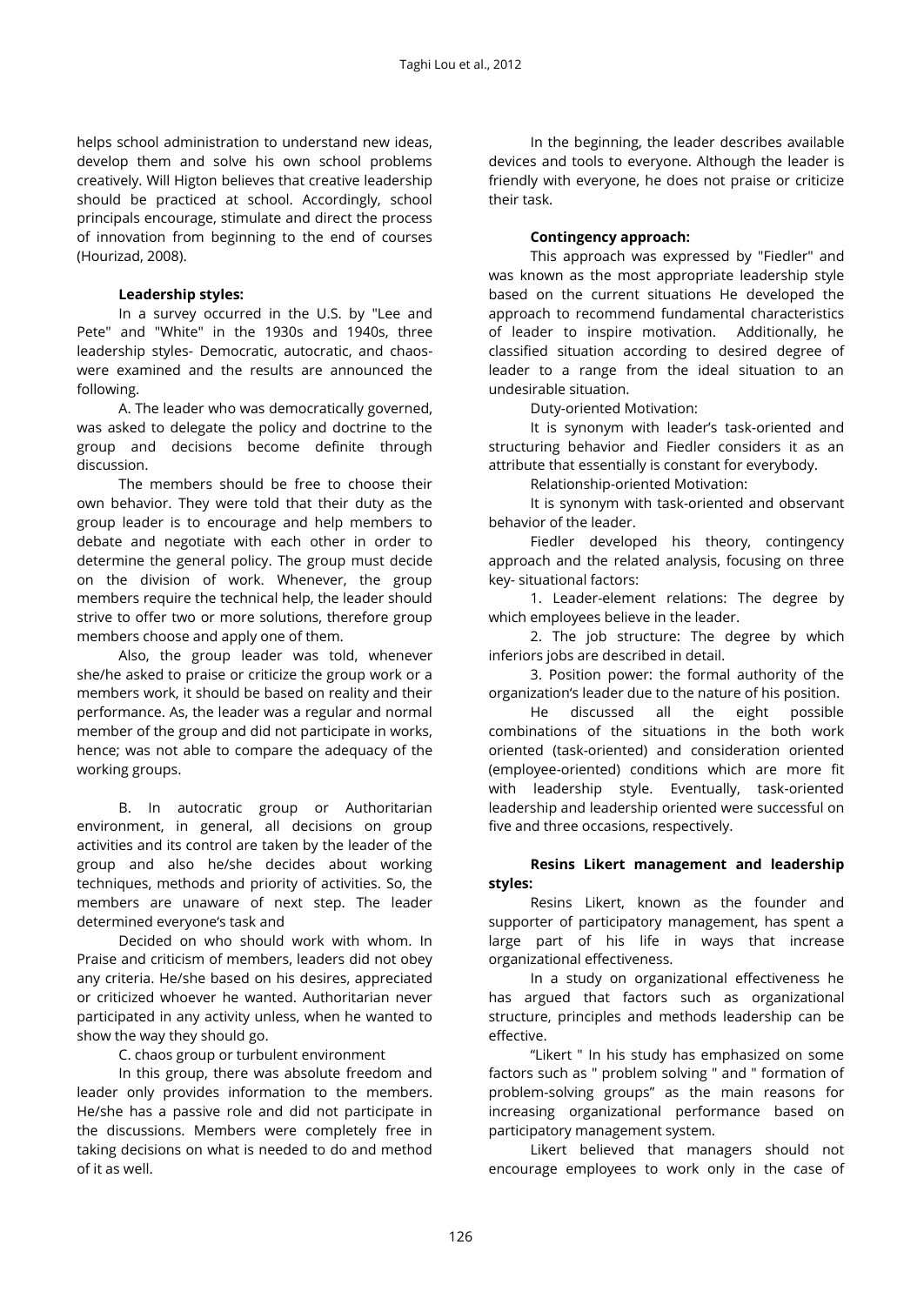taking wages. Indeed, they should cooperate in responsibilities in order to achieve organizational goals and meet the objectives of the personnel to share synergy according to their ability and interests (Parizi and Irannejad, 1992).

Likert's investigation shows that maintain and develop of human resources is one of the most important factors in the effectiveness of the organization. He suggests that the relationship between superior and subordinate should not be unilateral, but it is better to be founded on mutual cooperation.

So according to Likert, satisfaction and maintaining are based on the long-term interests of the organization and he even has prepared specific

indicators to measure and evaluate the morale of personnel (Human Organization, 1967).

Likert based on research findings, published four management styles and their characteristics in his second scientific work entitled Human Organization, in 1967, and they have the following naming:

1 - authoritarian-exploitation

2 -authoritarian -Patriarchal

3 - Consultative

4 - Participatory

Specifications and features of each of the four Likert -style management included the following:



**Graph 2** - Fielder contingency theory (attitude)

#### **Style one (authoritarian-exploitation style):**

This kind of management does not have any trust in subordinates. It shows that they rarely participate in decision making.

All decisions are made at the top and they are transferred to the bottom through the chain of command. Subordinates are forced to work under fear, threats, punishments, incidental rewards and physiological levels of satisfaction and safety.

Little interaction occurs between superior and subordinate and it is often associated with fear and suspicion.

Process control has focused heavily on senior management level, usually in such a context informal organization is formed which is on the contrary with the objectives of the organization.

**The second style (authoritarian-parental style):**

This kind of management is along with trust and confidence and similar to the behavior of a lord over subordinates or servants. However, all decisions are made at the top of the organization and determine goals. Some decisions are made within the prescribed material at lower levels. Some actual or potential rewards and punishments some are used to motivate the employees.

And any mutual interaction occurs by directors between the superior and subordinate along with tolerance and leniency and by subordinate with fear. While the control process is still concentrated in the hands of top management, some delegate to moderate or low levels. This usually takes the form of an informal organization, but cannot always resist in front of the official goals of the organization.

#### **The third style (consultative style):**

This type of management substantially, but not completely trusts on subordinates. While, the general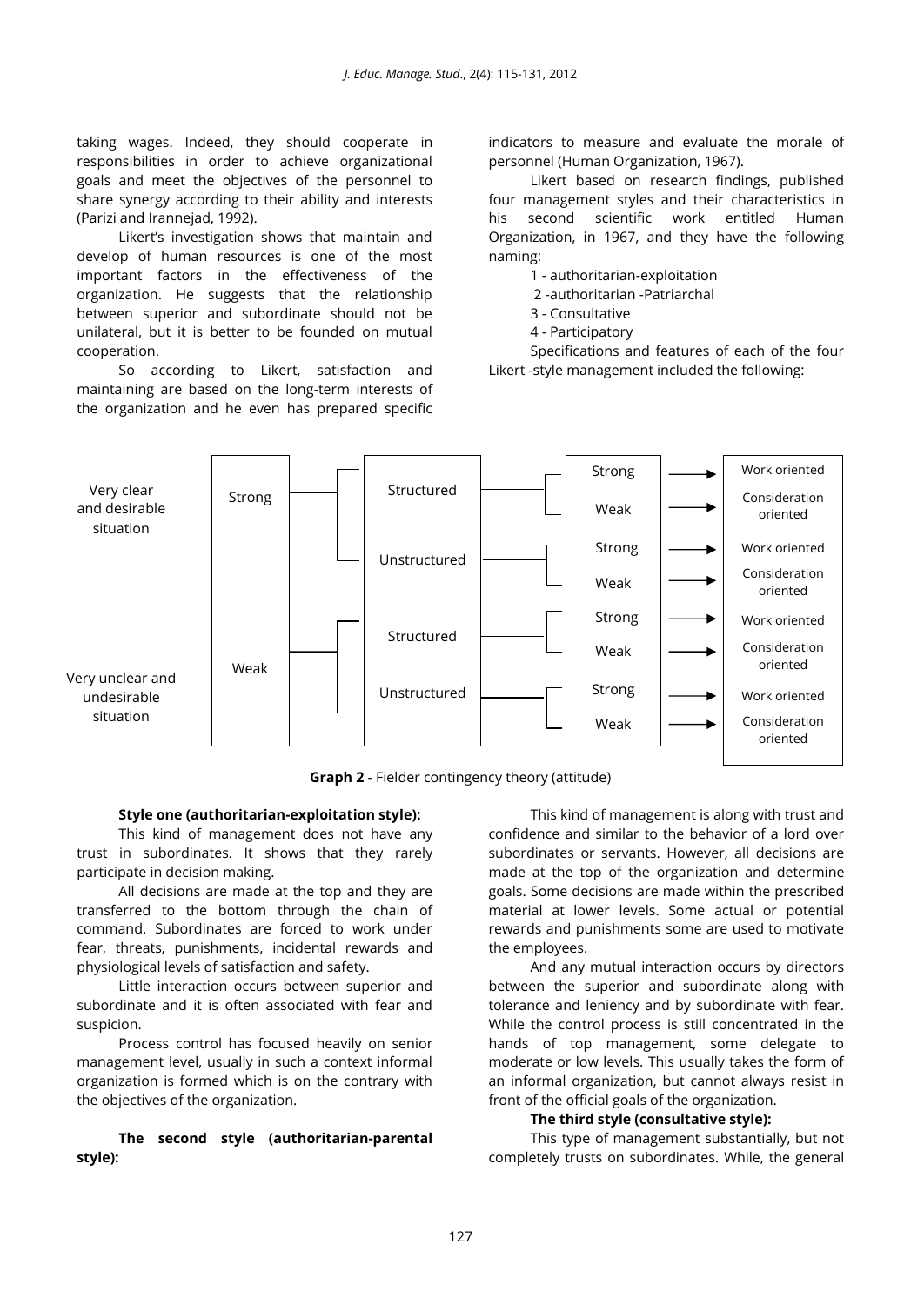policies and important decisions are made at higher levels.

The subordinates are allowed to make decisions in certain cases and lower levels. Relationship on top and bottom flows hierarchically; rewards and punishments are used to motivate staffs randomly to extent of their partnership in wok. There is action and interaction between the superior and subordinate that is often along with trust and balanced with confidence. Important aspects of control process is handed down and work on both high and low levels is coupled with responsibility. The informal organization may be formed, but it either confirms organizational goals or partly resist to it.

- Fourth style (participatory style): in this type of management, subordinates are trusted completely.

While, decision making is distributed widely in the organization, it has a unity as well. Communications not only does flow in up and down directions but also, between groups and homogeneous.

Staff motivation is caused due to their direct involvement in determining economic rewards, goals, method improvement and progress evaluation towards the goals. In such a management, there is interaction between superior and subordinate which is friendly, vast and with confidence.

In terms of control process, there is a wide range of collective responsibility and lower units fully participate in there. Formal organizations is often one. Therefore, the social forces advocate the efforts coming to action to achieve organizational goals.

Management style one, is a duty-oriented, autocratic and structure-oriented. While style four is a relation-oriented management. It is built Based on teamwork and mutual trust and confidence. Styles two and three are between the two extremes that are almost comparable with X and Y styles of McGregory assumptions (Alaghehband, 2002).

The manager who acts under style two, is very authoritarian. But such authoritarian is a kind of paternalistic. This imperative benevolence has a strict maintain control and never let subordinates have freedom. Management style three uses consultative style, ask and consult with staff in decision-making process. But the final decision is made by the manager. Style four manager utilizes a democratic style. This type of manager will provide guidance to subordinates and to make all decisions uses consensus and majority vote (Luthans, 1989). Changes in management style from autocratic management towards participative management will lead to greater success of organization. Leadership style that leads to the collaborative partnerships and formation of working groups, results in the conducting effective,

efficient, organized and coordinated works (San Juan, 1998).

Furthermore, the application of supportive and participative leadership styles lead to increased enjoyment of the staff at work.

# **CONCLUSION**

In summary, the results showed that:

1. In the free and democratic environments, the members of the group in comparison with the members of the other groups could feel more freedom. They also offered further suggestions, in order to determine the general policy of the committee. Lack of such offers in total chaos groups was not due to responsibility and lack of freedom of speech among the group members. In fact, it was due to lack of cooperation between individuals.

2. Suggestions on how to sort and group activities under the leadership of members of the autocratic groups were less than democratic and chaos groups.

3. Authoritarian group members were more reliant on leader and did not start anything with their own desire.

4. In one experiment, hostility in dictatorship group was thirty times more than democratic one. Militancy of the group was especially between two members of the group, i.e., theses members one after the other, are considered as the main responsible. But, despot leader never blame the group and were not addressed.

5. Nineteen out of twenty young, preferred the open-minded leader to the autocratic one. And seven out of ten, preferred leaders who did not interfere in their life.

6. In an authoritarian environment, when the leader was late, nobody worked. And if the leader was absent, the work was stopped. Unlike in the democratic groups, each time it was too late leader, his group was busy with working. Indeed, his presence or absence did not have any effect on the members' working group. In the chaos groups, the members were working out in the absence of leader but the activity was not useful or productive.

7. In democratic and chaos groups individuals were working out in order to get everyone's attention and stimulate them to attract their attention. While in authoritarian groups, it is tried to entice people's attention to the leader.

8. In chaos group leadership, the efficiency of group working is less than less than the other two methods.

9. Expressed dismay and outrage towards one another in the power of democratic or authoritarian, and chaos groups is more than democratic leadership.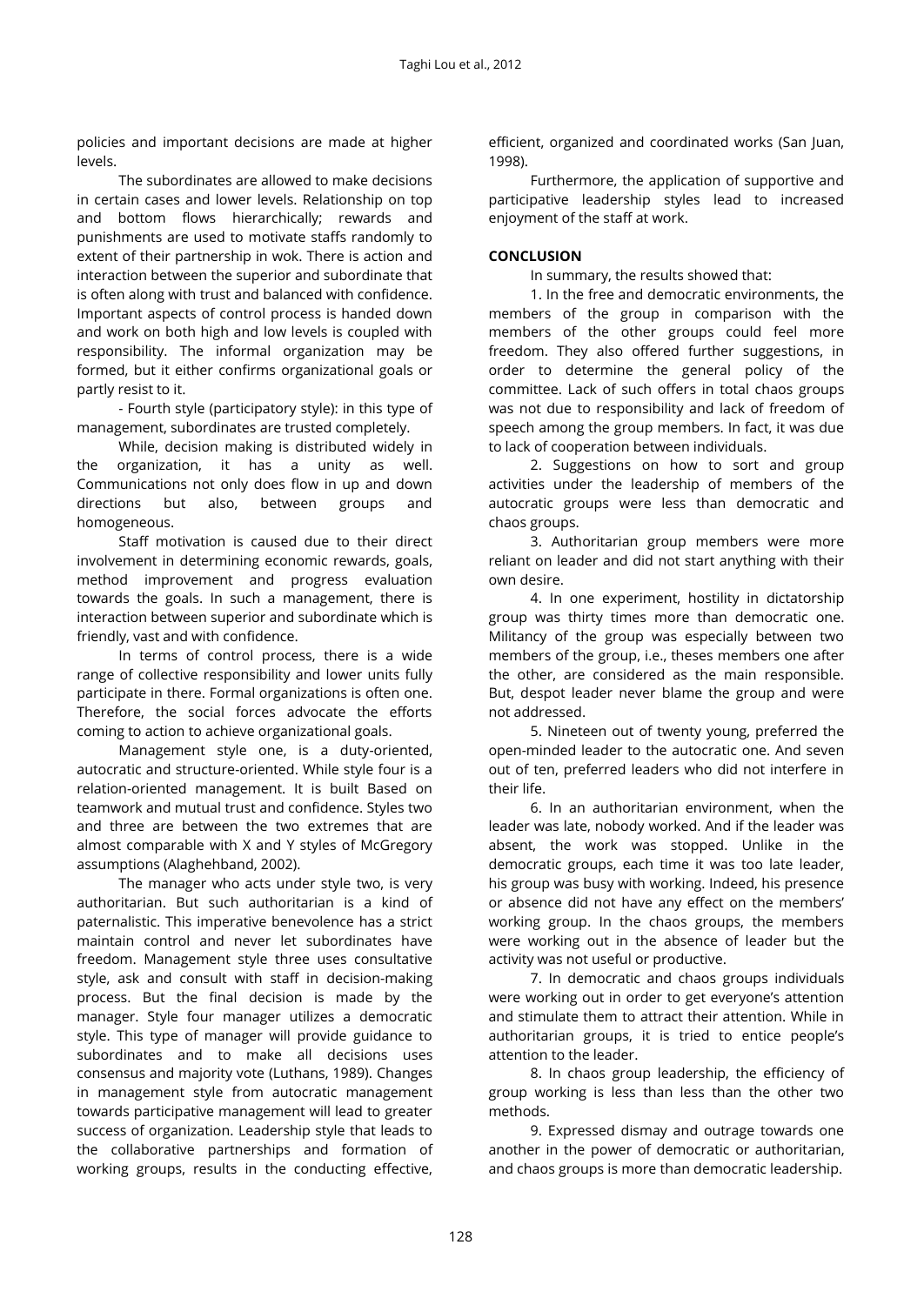10. When the leader was absent and a foreigner did quarrel and blame the group members, and criticized the working group:

A. Groups that were run by authoritarian style or members readily accepted blame and aggression of a foreign person or those outside the group, such as those who worked in a nearby workshop put shields and condemn them to be guilty.

B. While in democracy and chaos groups people were united against external aggression and criticism. And instead of making a foreign scapegoat (out of group), they resist and respond directly.

11. It was found that in all cases, differences in the behavior of members in groups of three, depends on their leadership style not their personal and behavioral characteristics. (Berg, Klein quotes Educational Management Author doctor Amman interpretations front, 1,382th)

# **REFERENCES**

- 1. Abbasi, M., (2000). Factors affecting the creativity of managers in Education department district 2 of Tehran, MS Thesis, Islamic Azad University, Central Tehran Branch, Department of Psychology and Social Sciences.
- 2. Alagheband, A. (2004). Theoretical concepts and principles of educational administration, Fourteenth Edition, Tehran Psychiatric Publishing.
- 3. Amabile, T. M., Goldfarb, P., & Brackfield, S. C. (1990). Social influences on creativity: Evaluation, coaction, and surveillance. Creativity Research Journal, 3, 6-21.
- 4. Amabile, T. M. (1990). Cataloguing creativity. [Review of J. S. Dacey, Fundamentals of creative thinking.] Contemporary Psychology, 35, 451.
- 5. Amabile, T.M. & Cheek, J. M. (1988). Microscopic and Macroscopic Creativity. Journal of Social and Biological Structures, 11, 57-60.
- 6. Andripoulos, Constantine. (2001). Determinants of organizational creativity: A literature review. Management Decision. 39/10, 834- 840.
- 7. Barron, F. and Harrington, D. (1981). Creativity, Intelligence, and Personality. Annual Review of Psychology, 32, 439-476
- 8. Bear, J. (1998). Gender Differences in the Effects of Extrinsic Motivation on Creativity. Journal of Creative Behavior, 32, 18-37.
- 9. Bowden E.M. and Jung-Beeman M. (1998). Getting the right idea: semantic activation in the right hemisphere may help solve insight problems. Psychological Science, 9, 435–40.
- 10. Cheshmi S.F. (1996). Evaluate and compare the views of administrative staff and teaching staff (teachers) in management style, technical school ministry (with emphasis on the Likert method), MA thesis, Allameh Tabatabai University, Faculty of Psychology and Educational Sciences.
- 11. Crutchfield, R. (1962). Conformity and creative thinking. In H. Gruber, G. Terell, & M. Wertheimer (Eds.), Contemporary approaches to creative thinking. New York: Atherton Press.
- 12. Deci, E. L. and Ryan, R. M. (1985). Intrinsic motivation and self-determination in human behavior. New York: Plenum.
- 13. Faragat L. (2002). Investigate the relationship between school and Creativity of high school girl students in Tehran. Master's Thesis in Educational Management and Social Sciences Department of Psychology, Islamic Azad University Central Tehran.
- 14. Feizi, M., (2007). Effect of traditional and participatory management styles on teachers' creativity; case study in Sanandaj schools. MS thesis, Faculty of Education and Psychology, Shiraz University.
- 15. Geil, William Edgar. (1912). The International Who's Who in the World: p. 499.
- 16. Getzels, J. and Jackson, P. (1961). Creativity and intelligence. New York: Wiley.
- 17. Gonen, M. (1993). Creative Thinking in Five and Six Year Old Kindergarten Children. International Journal of Early Years Education, 1, 81-87.
- 18. Gordon, W.J.J. (1961). *Synectics: The development of creative capacity.* New York: Harper & Row Publishers, Inc.
- 19. Hennessey, B. A. and Amabile, T. M. (1988). Storytelling: A method for assessing children's creativity. Journal of Creative Behavior, 22, 235- 246.
- 20. Hosseini, A.A. (1997). Analyzing the nature and ways of fostering creativity, PhD Thesis, University of Tarbiat Modarres.
- 21. Huey, W. and Rank, R. (1984). Effects of counseling and peer-led group assertive training on black adolescent aggression. Journal of Counseling Psychology, 31, 95-98.
- 22. Ivancevich, Jhon M. & Matteson Michael,T(1989). Organizational behavior and Management. Business Publications, Pg: 617.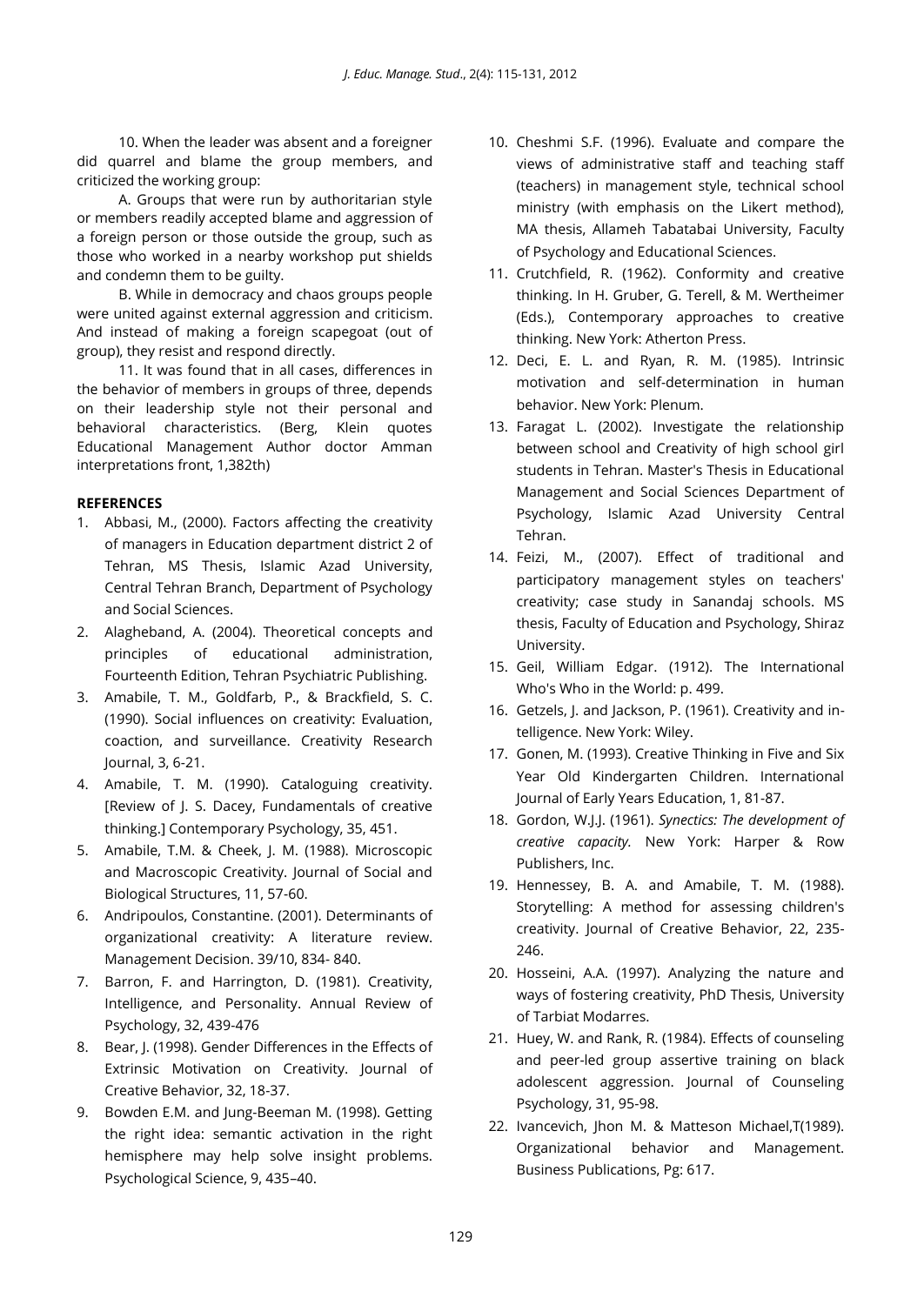- 23. Kim, J. & Michael, W. B. (1995). The Relationship of Creativity Measures to Achievement and to Prefered Learning and Thinking Style in a Sample of Korean High School Strudents. Educational and Spychological Measurment, 5, 60-70.
- 24. Krejcie, R. V. and Morgan, D. W. (1970). Determining sample size for research activities. Educational & Psychological Measurement, 30, 607-610.
- 25. Leveck M. L and Jones C. B. (1996). The nursing practice environment staff retention and quality of care. Research in Nursing and Health, 19(4):331-43.
- 26. Lepper, M. R. and Greene, D. (1978). Overjustification research and beyond: Toward a means-end analysis of intrinsic and extrinsic motivation. In M. R. Lepper & D. Greene (Eds.), the hidden costs of reward (pp. 109-148). Hillsdale, NJ: Erlbaum.
- 27. Likert, R. 1967. The Mumanorganization. New Yourk: mcgraw- Hill Book Company,.
- 28. Maslow, A. 1962. Toward a psychology of being. New York: Van Nostrand.
- 29. Mir Hosseini F. (2000). Investigation and analysis of leadership styles on the creativity of the teachers' point of Teacher Training Centers, Master's thesis, Department of Management, Islamic Azad University, Graduate Center of MirDamad, Iran.
- 30. Mir Kamali SM (2003). Leadership and Educational Administration, eleventh edition, Tehran, Yastaroon publications.
- 31. Meichenbaum, D. H. (1985). Stress inoculation procedures. New York, NY: Pergamon.
- 32. Moghimi, S.M., (2007). Organization and Management with Research Approach ((fifth Ed.). Tehran: Cashmere publications.
- 33. Parnes, S. (1967). Creative Behavior Guidebook. New York: Scribner's.
- 34. Pirkhaefi, A. (2005). Creativity (Principles and Methods of Education) (first Ed.). Tehran: Hezare Ghognus publications.
- 35. Rogers, C. (1954). Towards a theory of creativity. ECT: A review of general semantics, 11, 249- 260.
- 36. Torrance, E. P. and Goff, K. (1989). A quiet revolution. The Journal of Creative Behavior, 23(2), 136-145.
- 37. Saif, A. (2007). Determining the relationship and factors influencing creativity and the career success of sport coaches in education department of Nahavad city, Master Thesis of Physical Education, Bu-Ali Sina University, Faculty of Literature and Humanities.
- 38. Sam Khanian MR. (2002). Creativity and innovation in organizations and educational administration, 1381, first edition, Tehran, Spand Art Publication.
- 39. Schubert, S. P. (1988). Creativity and the ability to cope. In F. Flach (Ed.), the creative mind (pp. 97- 114). Buffalo, NY: Beerly.
- 40. Seif, AA (2000). Educational psychology, the eighteenth edition, Tehran, publisher informed.
- 41. Shafie Tochani, M., (2003). The relationship between leadership styles of managers and the creativity of teachers in girls high schools located in the 6, 11 and 12 districts of Tehran", Thesis Master of Educational Management, Islamic Azad University Central Tehran, Department of Psychology and Social Sciences.
- 42. Shabani, F., (2002). The Effect of Leadership Style on Teacher Creativity girls' middle school in the city of Karaj, MA Thesis, Department of Management, Islamic Azad University, Central Tehran Branch, Department of Psychology and Social Sciences.
- 43. Sheikholeslami, R., RAZAVIEH, A., (2005). Predicting the creativity of Shiraz University Students considering extrinsic motivation, intrinsic motivation, and gender. Journal of humanities and social sciences, 22(4), 94-103
- 44. Stein, M.I. 1974. Stimulating creativity, Volume I: Individual procedures. New York: Academic Press.
- 45. Rezaeian, A. (2005). Principles of Management, Seventeenth Edition, Tehran, Publication of books, reading and editing of Social Sciences (Samt).
- 46. Soleimani, A. (2002). Creative class, first edition, Tehran, Publisher of Parents and Teachers Association.
- 47. Tesluk, PE (1979). Influences of organizational culture and climate on individual creativity. The Journal of Creative Behavior, 31(1), 27-41.
- 48. Torrance, E. P. (1984). The role of creativity in identification of the gifted and talented. Gifted Child Quarterly, 28(4), 153-156.